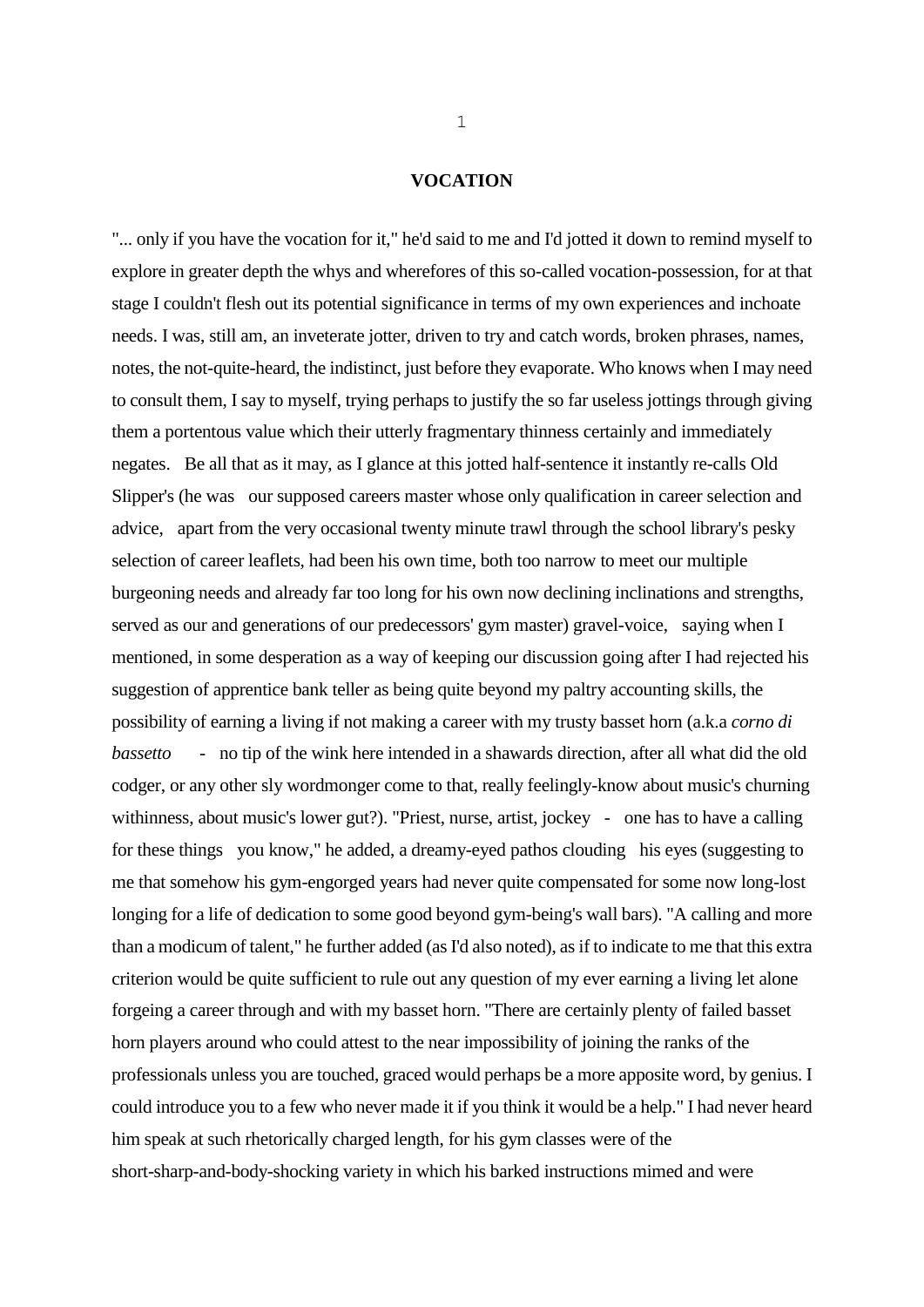essential complements to the disjointed sequence of brief and often violent exercises we were required to perform (to the best of our weak abilities). I declined his offer of extensive chats with self-acknowledged basset horn failures feeling that confrontation with the apparently insuperable difficulties of access to frontline work in basset hornery was likely to result in the immediate mothballing of my basset horn. What I really needed, or, more appositely perhaps, desired (for what had need got to do with unstoppable urges from the heart's and mind's unutterable depths?), was, I felt, an unsubtle mix of high praise and exaggerated encouragement, however undoubtedly misplaced they would certainly have been and would still be to this day. I simply wasn't ready for a reality-based critical appraisal. Nor have I ever been. No, as far as critique and analysis are concerned I have always made it a point of principle (even honour) to stick rigidly to my Avoidance-At-All-Costs Rule, a rule which I try to ensure also encompasses every kind of teacher, teaching, trainer and training, all of which I have eschewed as if they were plague-bearers. And a plague of a particularly pernicious kind, for every form of education invariably seems to present itself as purely beneficent, as if the so-called educator had nothing but the interests of the recipient at heart, whereas what we discover steadily over the many, many years of our enforced exposure to education-mongers, a discovery which surely arrives far too late for us to do anything about the problem, is that education is carried out solely according to the needs of the educators themselves for they have to protect and maintain at all costs all those seemingly innocent little things, micro-bargaining-chips in the power market, that allow them to claim legitimacy for that sickening voice of apparently unquestionable authority they routinely adopt. Yet another case of self-interest passing itself off under the guise of community benevolence I'm afraid. So you will understand that I have always given lessons a very wide berth, steered well clear of any master (let alone mistress) class. The sad drudgery of learning according to another's rote, of subordination to the voice of claimed and presumed (but always deeply groundless) authority, of hacking away at the most tediously dense undergrowth of exercises dedicated solely to the fetish of technical accomplishment (acquisition of which inevitably and simultaneously guaranteed the loss of every last scrap of the sensual), of having someone else tap out a time- and a life-rhythm which would be in direct competition with my own necessarily utterly personal internal time consciousness (a time which I have never quite been able to square, to force a coincidence, with that of anyone else on this (or any other, I suspect) planet), have always stuck in my craw. Yes, from the earliest days I determined to strap on my blinkers and my ear muffs and set off without the least deviation on self-tuition's so lonely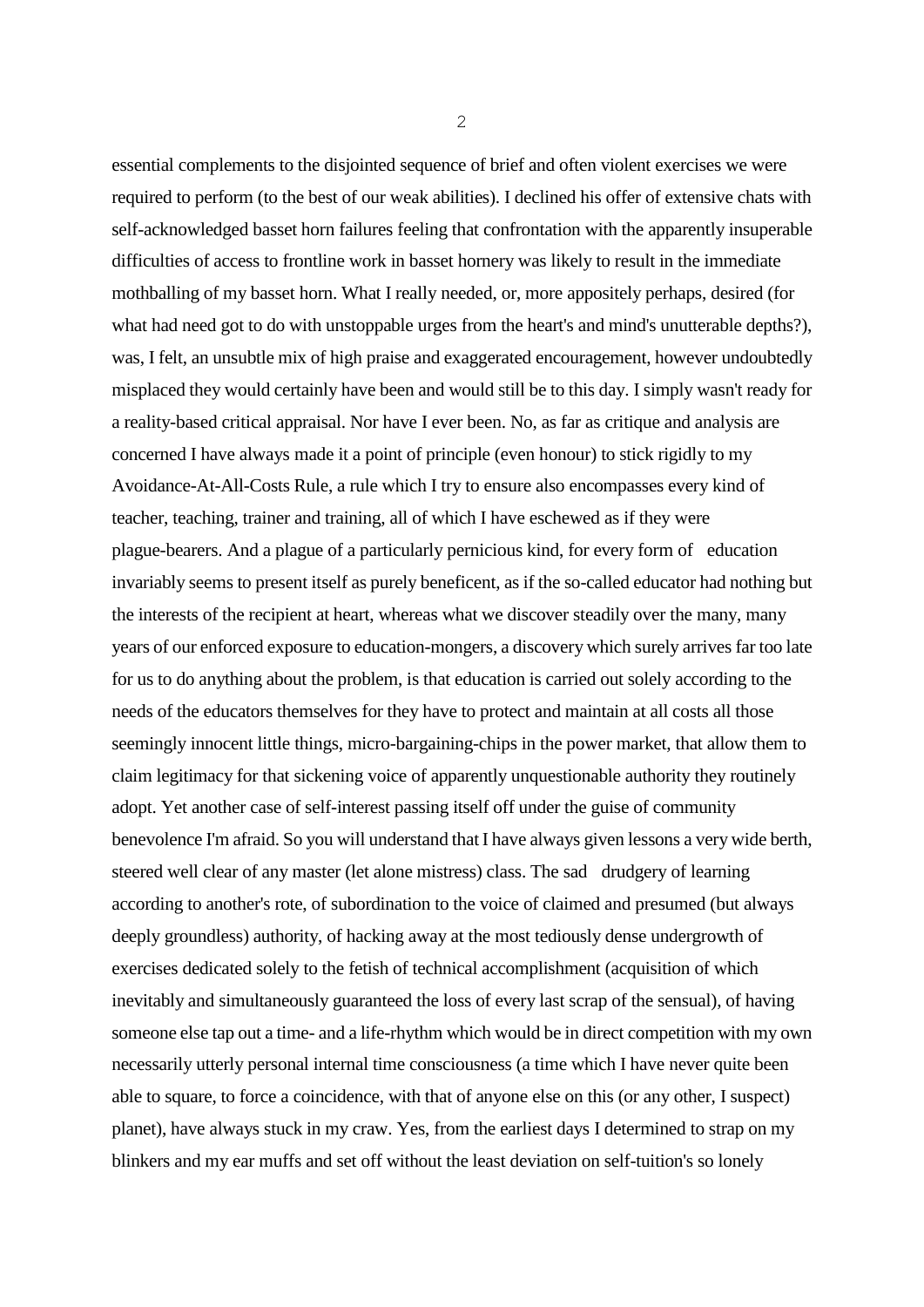highway, the direct road to perdition according to the supposed professional experts whom I occasionally brushed, still brush, up against in the course of my (according to them, pathetic) endeavours. They would, still do, shake their heads as they turn on their heel(s) and walk sadly away muttering to themselves phrases such as 'so short-sighted', 'sad fantasist' or '...as well give up now'. I remain undeterred, and sometimes even call after them with an edge of self-justificatory defiance in my voice, 'I'm in this for the long-term' or some such. Often I can just hear their snort dying away on the breeze's cusp. Of course they have a point, maybe several, as I'm the first to acknowledge, for I know only too well that I may well be condemning, may indeed already have condemned, myself to a ludicrously drawn out lingering death by abject failure. But this is failure, I am convinced (indeed I have staked my life on it), as organised and managed by the state state-certified failure. Somehow I just cannot reconcile, and this is what none of the teachers who have occasionally and mistakenly tried to persuade me of the error of my ways cannot seem to grasp, music's sensual flood-beyond-rhythm-rhyme-and-reason with

state-sponsored-and-managed certification (for which, incidentally, the teachers (themselves shadowed at every turn by the hovering brood of skin-flint-eyed inspectors desperate to curry political (and thus economic) favour through the handing down of punitively low grades) are routinely responsible for replicating, despite their denying as 'absurd' my charge, when I put it to them, as I occasionally have at the end of some heated exchange, that they are, at the last, nothing more than state lackeys, ring fencers of desire on behalf of a monstrous and monstrously arbitrary power that will be, nay is, the death, the living death, no, better, the living-and-dying-death of all of us). Nevertheless (a nevertheless providing us with an instant textual duplication of aforesaid state power but here on a hypo-micro-structural level through its immediate opening up of the possibility of severely qualifying and perhaps even completely contradicting everything just put forward) Old Slipper (so called because of his regular invocation of utterly arbitrary rules specific to his management of the gym environment licencing him to punish some infringement visible only to him through requiring us to remove a gym pump, hand it to him, bend over and receive as many slipper (a.k.a. gym-pump) thwacks across calves or buttocks as he deemed appropriate to scale of said invisible infringement, thus exemplifying on a slightly larger and higher micro-structural level to that of the afore-mentioned 'nevertheless' the very arbitrariness of state violence to which I have just referred) may have had a point in drawing my attention to the questions of vocation and calling. Lacking both, any aspirant basset horneer might as well give up. But were vocation and calling one and the same thing as Old Slipper seemed to imply in his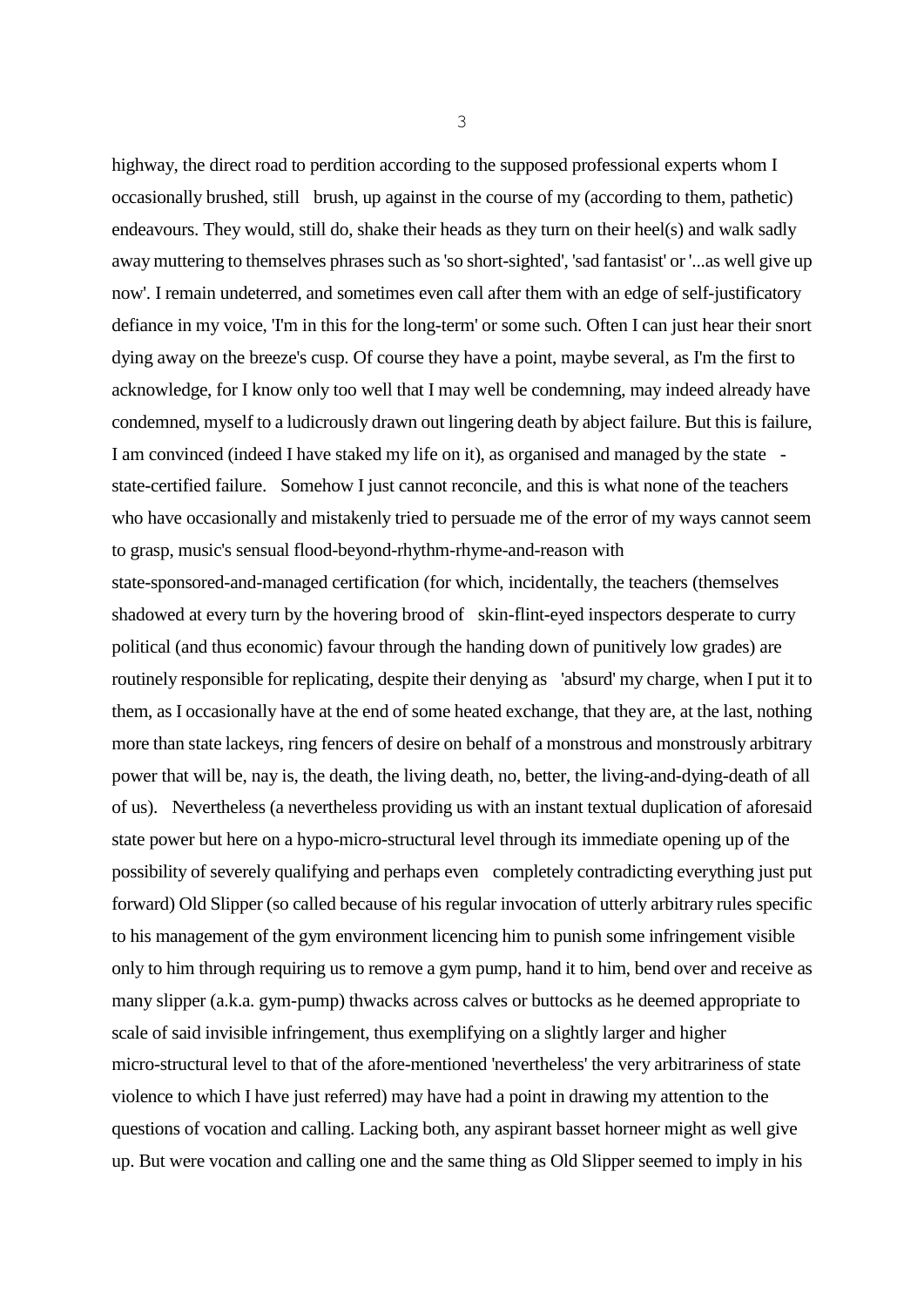apparent elision? Perhaps they pointed in different directions. To know that one has a vocation is to be convinced that the call has already come and gone, has been embraced with open arms and has secured one's commitment on certainty's home ground, all doubts left way behind: it puts everything in place and ensures that they remain there. With a vocation one never needs to hear that call again for everything one continues to do in its name becomes a simple reinforcement of the rightness of the original accepting response. A calling, however, is of and in the present and as long as it keeps on sounding it draws one, siren-like, towards some indefinable elsewhere, refusing to leave one alone. Nagging and goading, sometimes loud sometimes faint, it gives nothing away about its source. Is it a call from without, from within, or from some coalescence of the two taking its placeless place as it turns one inside out and outside in? One never can know or get to know it. All one knows is the driven necessity of an eternal listening-out and listening-in in knuckle-gnawing anticipation of the merest whisper of a call, an interminable checking that the calling continues, is not temporarily or finally deserting one, leaving one alone. So, as long as it goes on, calling shadows one simultaneously with a doubt that will not go away, for whereas vocation is convinced that it has already been chosen and that the entire matter is cut and dried, calling says only that one is still being called but that one will never know if one has been chosen. What Old Slipper didn't seem to appreciate was that under the sway of a calling one has no alternative but to proceed in hope alone, and quite without expectation, irrespective of either being touched by the sable-brush of genius or acquiring a fair-to-middling, let alone a fabulous, technique. He was, however, right to draw my attention to the problem for, when I reflected on it, it became clear to me that I lacked a basset horn vocation: as far as I could remember (and with the aid of my jottings that was indeed a long way back) I had never received some unequivocal and doubt-banishing call to basset horning's elysian meads. And yet I thought I heard, or rather kept on hearing (for I was frequently interrupted by it), a call, no, calls, faint but insistent, issuing from some nowhere hard by, that reverberated through me and left pins-and-needles of desire stabbing away across all my throbbing parts. Naturally I could, still can-, not resist their goads, although they provided, still provide, me with no confidence about the rightness of my choices. At that time, however, all I could do was to try to stumble (or better, maybe, fall over backwards for I knew not where I was heading) into the basset horn zone and try to grope my way forward while holding tight to said horn. My thrashing around there soon caused general annoyance and specific niggling troubles for the zone's clearly vocation-driven incumbents. They quickly made it clear to me that I was, quite simply, as they put it, a fly in the basset horn unguent, matter out of place,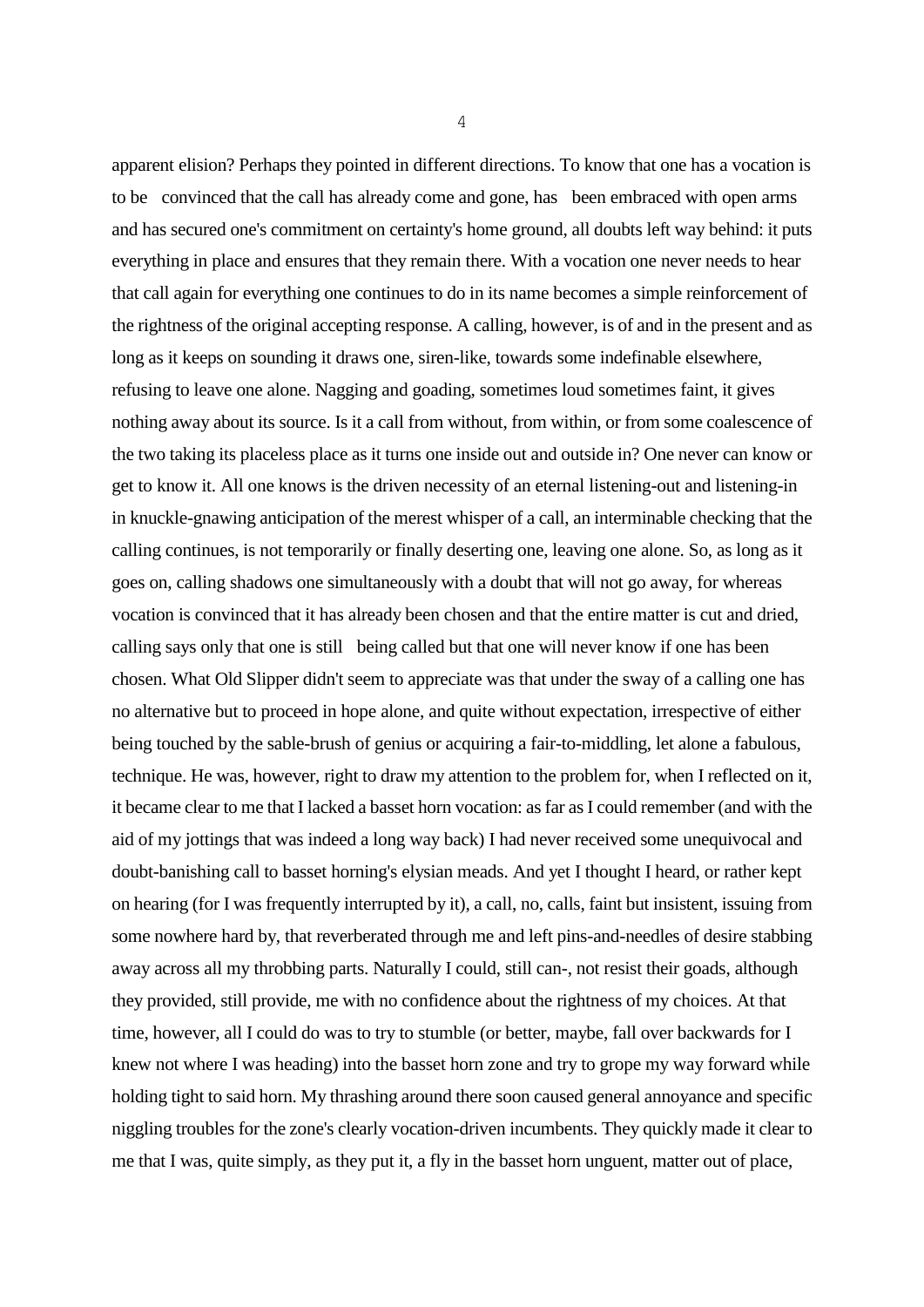a.k.a. dirt. I could take a hint. I did take their more-than-a-hint. Reflecting on my plight as I shambled back and forth, back and forth, back and forth, in the marches of basset-hornia, I could see no way of reconciling my response to the calls' seeming insistence on the primacy of the doubt-impregnated-but-gut-wrenchingly-sensual (and its consequent generalised suffusion of the whole of my becoming) with the basset-hornia gauleiters' utterly reasonable insistence on the intertwined norms of technical-proficiency-at-all-costs (working itself out in literal practice as fifteen drudgy-sludgy hours a day in the company of scales, arpeggios, chromatics and their ilk and all under the punitively oppressive thumbs of teaching's involute fraternities/sororities) and exclusive commitment to basset-hornia-and-nothing-but-basset-hornia. I had already caught a whiff around the calls' edges which seemed to suggest that there were other things in life apart from basset-hornery and, roiled, moiled and turmoiled, I was already being drawn towards their many scents, stretched this way and that on the rack of desire-and-doubt. Naturally enough, subjected to such contra-extrusions, I became highly suspicious of the nothing-butness of the one-horn life. And slowly my suspicion began to spawn possible solutions, for it forced me to listen much more closely to what I had thought of as my calling, the calls to which my basset horn toying had so far been my taken-for-granted response. What I began to realise for the first time was that this calling lacked any singularity. Yes, indeed, the -ing of calling anchored it in and as the very present, a call's presence, a call caught *in flagrante* as it were, but my (and, I strongly suspect, that of all others responding to a calling) calling was far from being a continuous calling. It was not some ever-present background hum, a humdrumming that never went away and to which I could always tune in to if I had half a mind, a quarter of an intent, or some other immeasurable fraction of some other metaphysical construct of my supposed being, conveniently brought into play to enable myself and the rest of us to hide the blank we straddle. Rather it was a self-fracturing sequence of unanticipatable calls. The calls were occasional, coming now and again but often enough to be considered a sequence, as having some kind of consistency and thus a relation to each other. Each call seemed to be overlapped everso slightly by one of its predecessors reminding it, perhaps, of where it had come from and where it ought to be heading-bodying. And certainly they did seem to keep on coming but I could never quite tell if, when or how they would arrive. They kept me in the dark. So the realisation that what I had thought of as a, my, calling, was no more than a convenient short-hand for the hiccupping trail of visitations (the so-called calls), stole up on me slowly and it took me some time to adjust to this dawning and its implications. For I began to see that, in spite of their apparent overlaps, they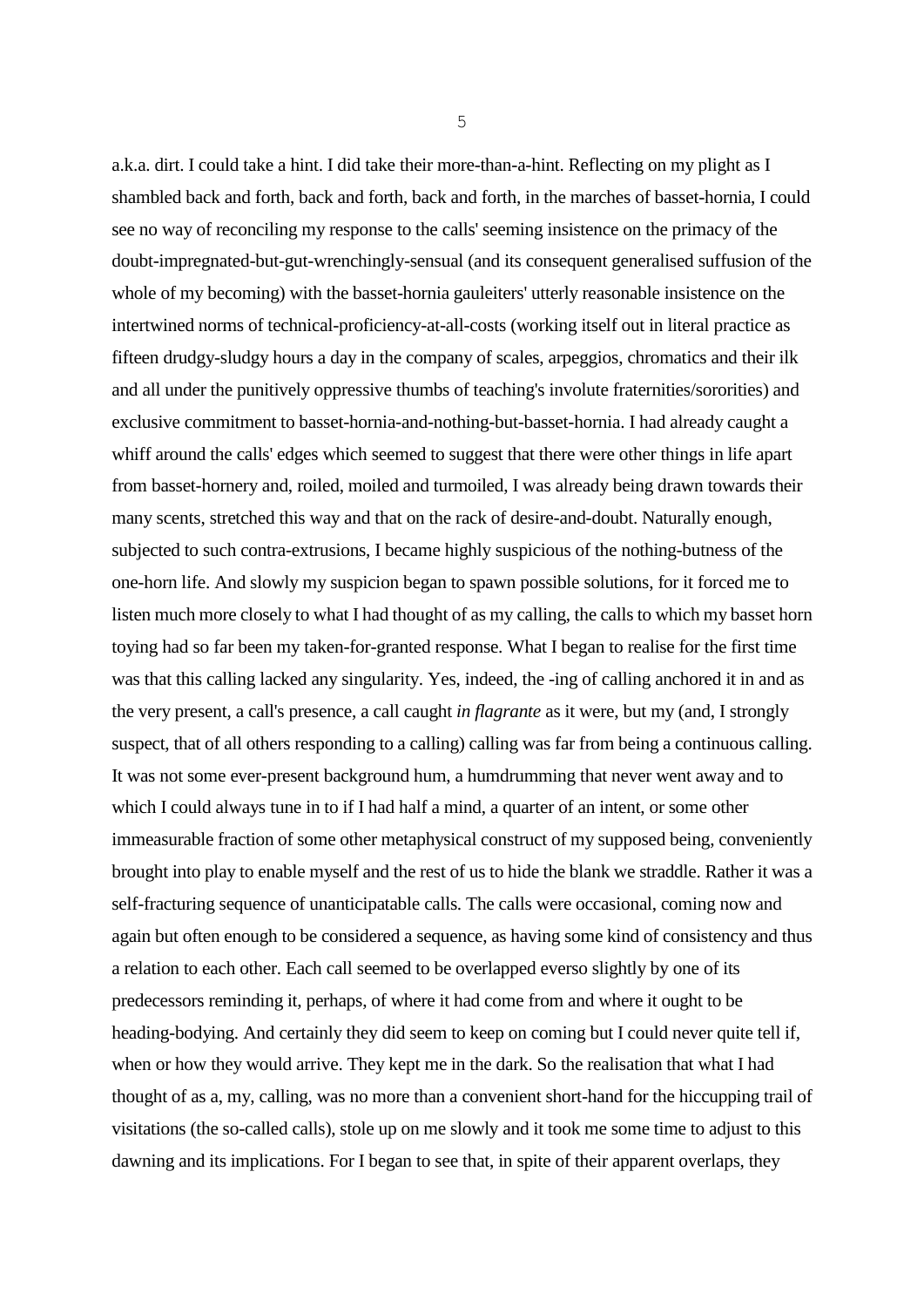seemed to have no singular urge. I could locate no principled reason (indeed their lack of any kind of reason was in any case their most, perhaps their only, singular virtue) why they should be directed towards, attached to, any one thing, one activity. Rather it was the insistent vagueness of their multiplicity, tumbling through from all over the place, or, rather, from many no-places, from many nowhere-in-particulars, that drew me unavoidably into itself: so many calls, unpinpointable on any map of mindland or heartland, drifting sirens, each seeking to withdraw me from myself and gather me in its wake but without offering me any clues as to the direction I should follow or the steps I should take. Sometimes their reverberations were faint and on other occasions they were a pack of ferocious hounds baying and snapping insistently at my heels. Dogged by them and disturbed by the doubts they engendered I often felt like screaming at their kennel master (or mistress) (for surely they were only carrying out the instructions of some as yet ungraspable authority) "Call off your dogs, sir (or madam)!". Enwrapped and muffled as they were by a penumbra of the very-vague, they left me distracted, thrashing around in my own confusion, pulled this way and that by their cluelesss multiplicity. None was sufficiently dominant, winningly persuasive, to o'er ride the cacophonic chorale. Yet each, surfacing briefly and rising above the ruckus, had attractions, that, catching me unawares, could not be denied, held me in their sway. Yes, their reverberations resonated alright, struck a surface-fracturing chord down into the inner recesses and pockets where, invariably dissonant, its unsettling attractions began their niggling goad, a goad unsettling enough both to crack me up, an empty glass shattered by the queen of the night's topmost note, and to shake loose the securities of down-here. And the over-and-across-there from which they seemed to issue always sounded as if it were on a different plane, very near certainly, near enough to tempt me to reach out towards it, but interminably just beyond my reach as my endless succession of failed reaching-attempts attests all too well. I sensed from the beginning that if I were to respond to them I would be involved in some serious plane-clambering, doubtless for most of the time on my hands and knees, on my stomach even, desperately stretching and scrabbling for any slight handhold on the all too smooth and precipitous incline. I resigned myself early on to constant backward slippage. For I soon realised that, although I was a faithful and delighted recipient of the multi-directional calls (so glad to be disturbed by them), their very multiplicity increasingly confused me. The many seemed to arrive within and emerge from a large cloud of doubt that soon, all too soon, engulfed the very possibility of my response. Coming from their particular nowheres they drew me towards nothing in particular. Or rather they scattered me all over the place. Resonating within me across an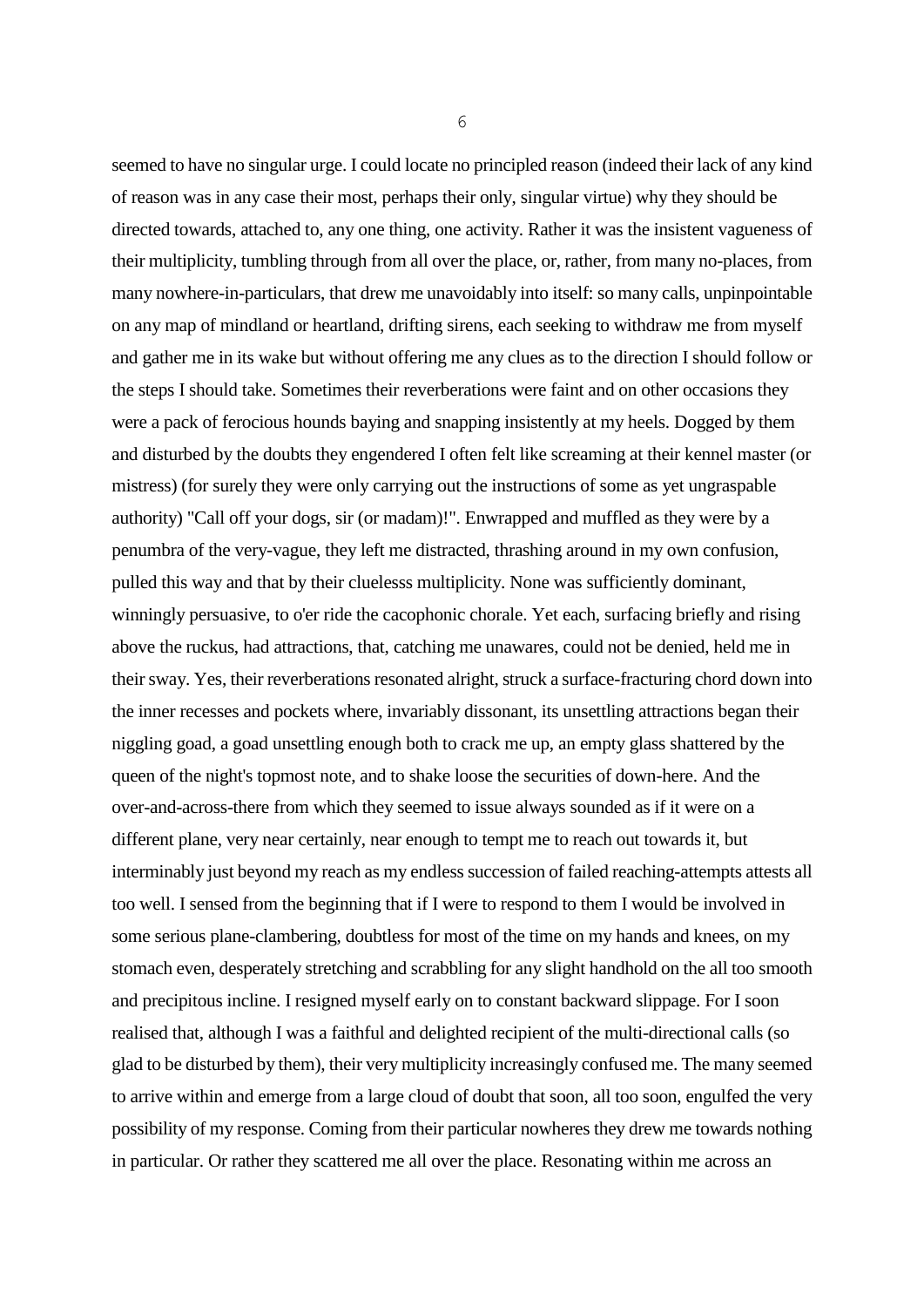enormous range of pitches, timbres and densities they generated a plethora of circling contra-reverberations that either cancelled each other out or simply gave up the ghost and faded away, unable to get a toe-hold on my ravaged surfaces. Apparently unable to call in unison and congeal into a unitary summons they would circulate briefly, then, getting no reply or at most only a confused and questioning babble from me in response, they just disappeared. Somehow the calls could not find answering responses that were on their wavelength. Endlessly broken up into smaller and smaller particles by the incoming many, I was, it seemed, only giving out weak signals in return, faint s.o.s.'s tapped out falteringly into an unheeding night and too under-charged to combine with incoming calls. Of course I can see now that responses have to be given a bit of a push, have to be encouraged to gather themselves together and puff themselves up somewhat as part of their up-welling. If only I'd found a way of ramming them into over-drive! They might just have been able to match and coalesce with whatever they seemed attuned to in the invading calls. No, I'd definitely let the calls down badly, failed them without realising it. For what they wanted was a warm welcome, an answering response in the shape of a fervidly sticky embrace so convinced of its own rightness that nothing could stand in the way of its answering response. Instead I'd allowed myself, as lumpenly awkward as ever, to get in the way of my responses through drifting into a sea of doubt. Oh, I can see how it happened alright! Call it a failure of nerve, a crisis of confidence, if you like, but I (or rather the many bits that were picking up the incoming calls) held back from precisely the giving-up which any embrace necessitated because I lacked any evidence from my past life that I could meet and match the calls with an uncontrollable upwelling, a self-saturating pour-forth, in whose torrential flow I would be swept along, off and away, will-me-nill-me, towards the call's source. In fact, far from the calls from over there resonating perfectly with the wave-lengths of inner responses, dormant and still torpid urges that had been lying in wait yearning for these very moments to heat them into sudden furious action, they seemed on the contrary to generate the very cloud of dubiety that, enshrouding me, prevented the escape of whatever inner resonance might just about have managed to vibrate its way desperately through to and out from the all-restraining skins of my doubting surfaces. The calls, it appeared, succeeded only in summoning my gnawing self-doubts. Not that there wasn't a minor element of compensating relief for I was absolved of any purely dutiful longer term commitment to one-track basset hornery. I gradually consigned my trusty horn to the fringes to become merely one among many as I began tentatively to explore the possibilities of the multiple. And my early explorations were suffused with confusion for it was all too clear to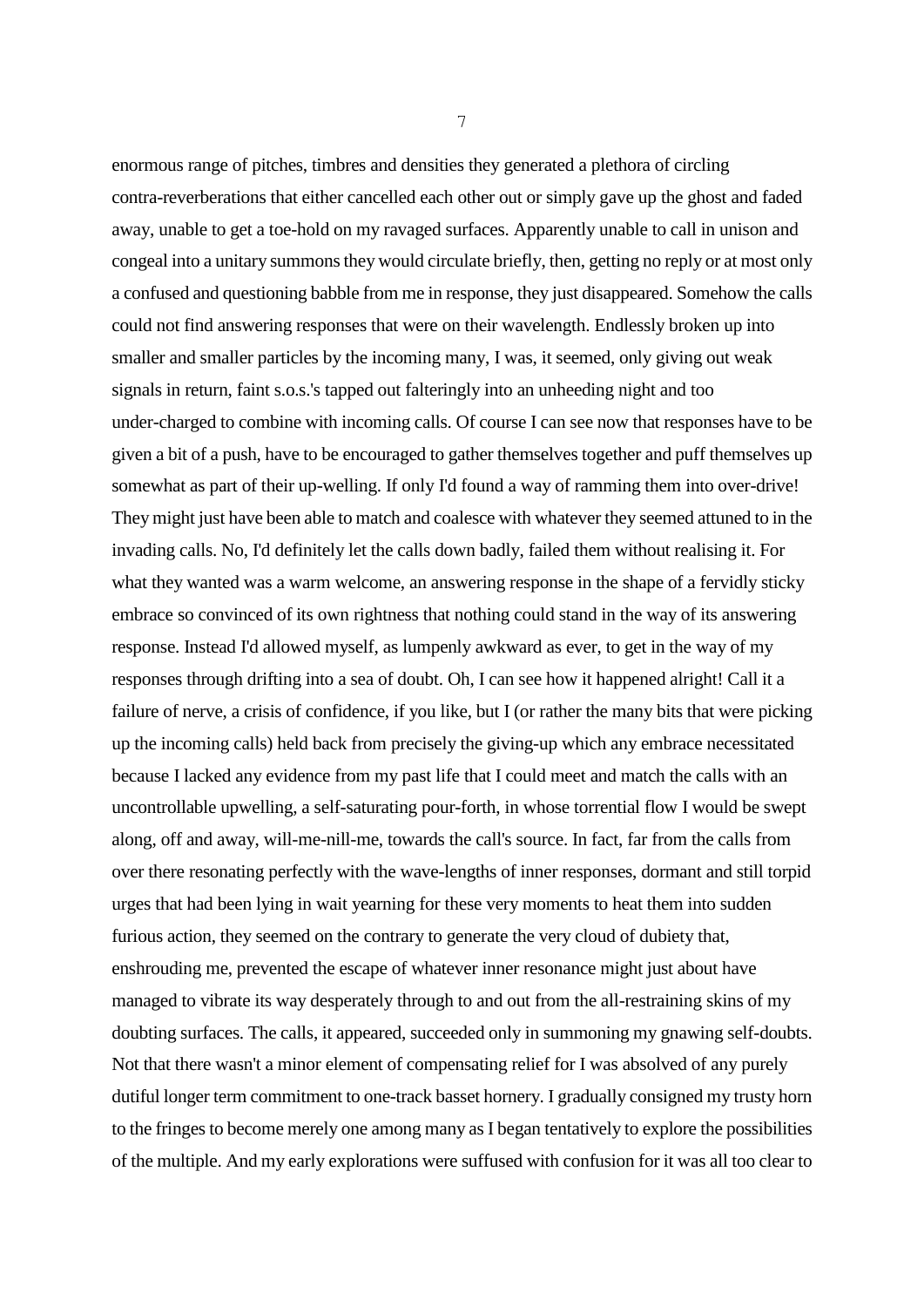me that my inchoate desires were being parcelled up and distributed, seemingly at random, across many sites without any obvious hints, let alone unequivocal directives, as to which, if any, should be given primacy. I recognised both the calls' urgency and the frustrated struggles of my buried responses, seemingly incapable of forcing their ways through to the surfaces, which lacerating conjunction drove me all over the place as I tried to find ways out of the thicket. But at least I had begun to acknowledge my plight and to thrash around for escape routes. Ah-haaaah, I almost said to myself, and, had I been the talkative type, would doubtless have gone on to say to myself something like, so that's what's been going on all this time! Far from being summoned to something in particular, specifically the one and only basset horn, my calls (although the use of the possessive here may be misleading for I have never felt that they were in my possession, only that I was the one who happened to be in the vicinity when they arrived) appeared to be dragging me in to the play of the general, the absolutely non-specific, even though, in those early days I had no idea how to respond. But at least some kind of room for manoeuvre seemed to be opening in front of me for there was no getting away from the calls' insistence. Stretched across their chopping board I was being disposed of whimfully in the fits and starts of their visitations. Yes, that was it! I was to be, was already being, sub-divided, chivved, divvied up, multi-schizzed. Hardly surprisingly I didn't know whether to laugh, cry, scream, moan, foam at the mouth, spit blood, faint, become cataleptic, go for a jog, take physick, utterly relax, sing or take a leaf out of someone else's book (yes, but 'which book, whose book?' I began to ask myself). But this was a start. For I could now appreciate that the calls were calling to me on behalf of, if not quite everything in general, then, at the very least, the several, or even, perhaps, in a collective sense (without for a moment wishing to imply some kind of unifying force) the manyness of the several. Their multi-layered reverberations, sounding a chord (or maybe an un-chord) way beyond the discordancy of a simultaneously sounded dodecaphonic note row that successfully squelched the dominance, the audibility even, of any one note, were trying quite specifically and obviously to drag me away from any kind of sparring with a specialism, a one-track-life. Taken together, the calling's entire cacophonics seemed to be saying to me, look, follow the path of the several: not for you the life dedicated to singularity, to the one right way. Of course, it seemed to add, you will get no real recognition for your multi-directional efforts, for rewards, fame certainly, accrue only to the briefly scintillating star of brilliant singularity. If it's fame and lucre you're after son, forget it, I thought I heard it say with some force and not a little conviction. And I think it went on to add that there was no longer any call for the several: "They only want the one now - applied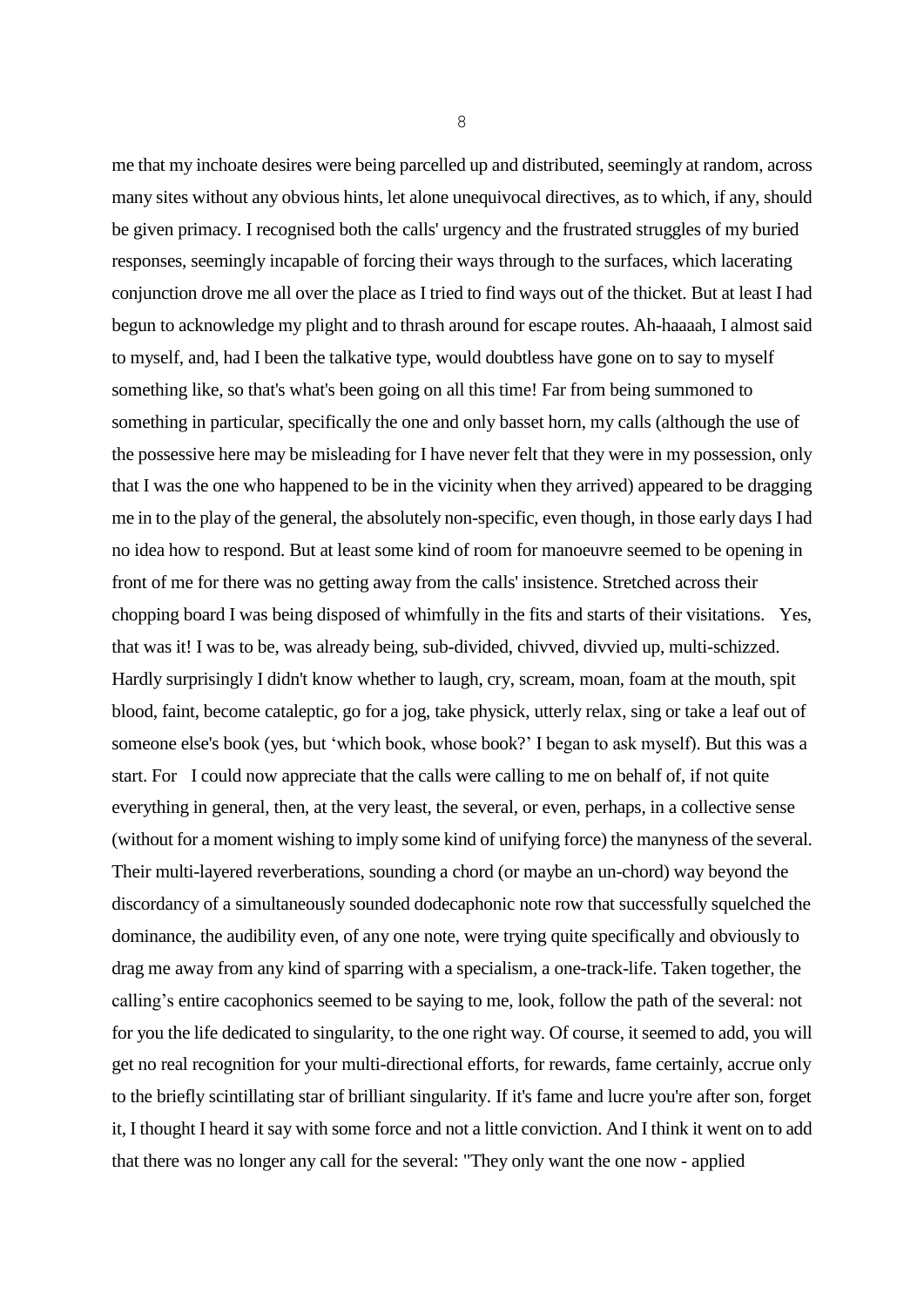specificity, applied specificity..." it seemed to be saying as it faded on the breeze's edge. It was a lesson in real-politic that I was to be reminded of many times subsequently as I endeavoured to develop my severalness to the best of my sadly limited abilities and found myself smashing hopelessly into the impregnable defences of Fort Specificity. Indeed it occurred to me on many occasions (said occurrence thus becoming the provocateur of continual bouts of knuckle-gnawing depressive anguish) that perhaps I was only claiming to have heard the call to the many because I knew deep within (or even perhaps at every disturbed point across all my surfaces) that I simply would never hack (a.k.a. make) it as a specialist at anything under the sun (whether our own dear little heat ball or any other sun in any other universe whatever), that I was cut out to be nothing but a dilettante (if indeed the amorphous form (perhaps one should say the unboundaryable form if not the formless form) of dilettantism lends itself even remotely to the possibility of anything so precise and sharp-edged as a cut-out), one who moved capriciously between many nothing-in-particulars without the staying-power, sublimely singular vision, taste, or commitment so vital to the distinguished performance of anything worth performing, anything worth distinguishing, at all. Overtaken by such distressing doubts I learned haltingly over the following years that the only way of putting off the nagging anguish for a while was to immediately drop whatever I had just been engaged with (the frustrations of which had no doubt contributed to said anguish) and throw myself quite at random into another of the many. It was, is, a life of sorts, all sorts. And it had, has, its virtues, of sorts, some sorts. For over time, as I began to find practical ways of exploring the (all too narrow as it turned, is still turning, out) limits of my severalness, I learned to chance my arm (and/or fingers, feet, lips and lungs according to the requirements of whatever opportunity or instrument chance had thrown up), to remain open to the idiosyncratic challenges of whatever came or was thrust in my way and, in turn, develop my own matching idiosyncratic responses to said challenges. I found that I had a certain (a certainty hemmed into quite the tiniest corner of my being by the raging uncertainty that completely surrounded it) flair for taking things only so far, but just far enough to get by (a getting-by that was, is, entirely context-dependent, for the context had to be one in which no great demands were made, in which the low-level requirements were still just, even if only just, within the limited limits of my all-too restricted capabilities). The modicum became my metier. Or rather I made it so, made it my very own by binding myself to it, heart and mind, hands and feet. People would acknowledge, if pushed, that I displayed some panache in achieving the modicum necessary for getting away with it (whatever the context-dependent 'it' in question turned out to have been, to have been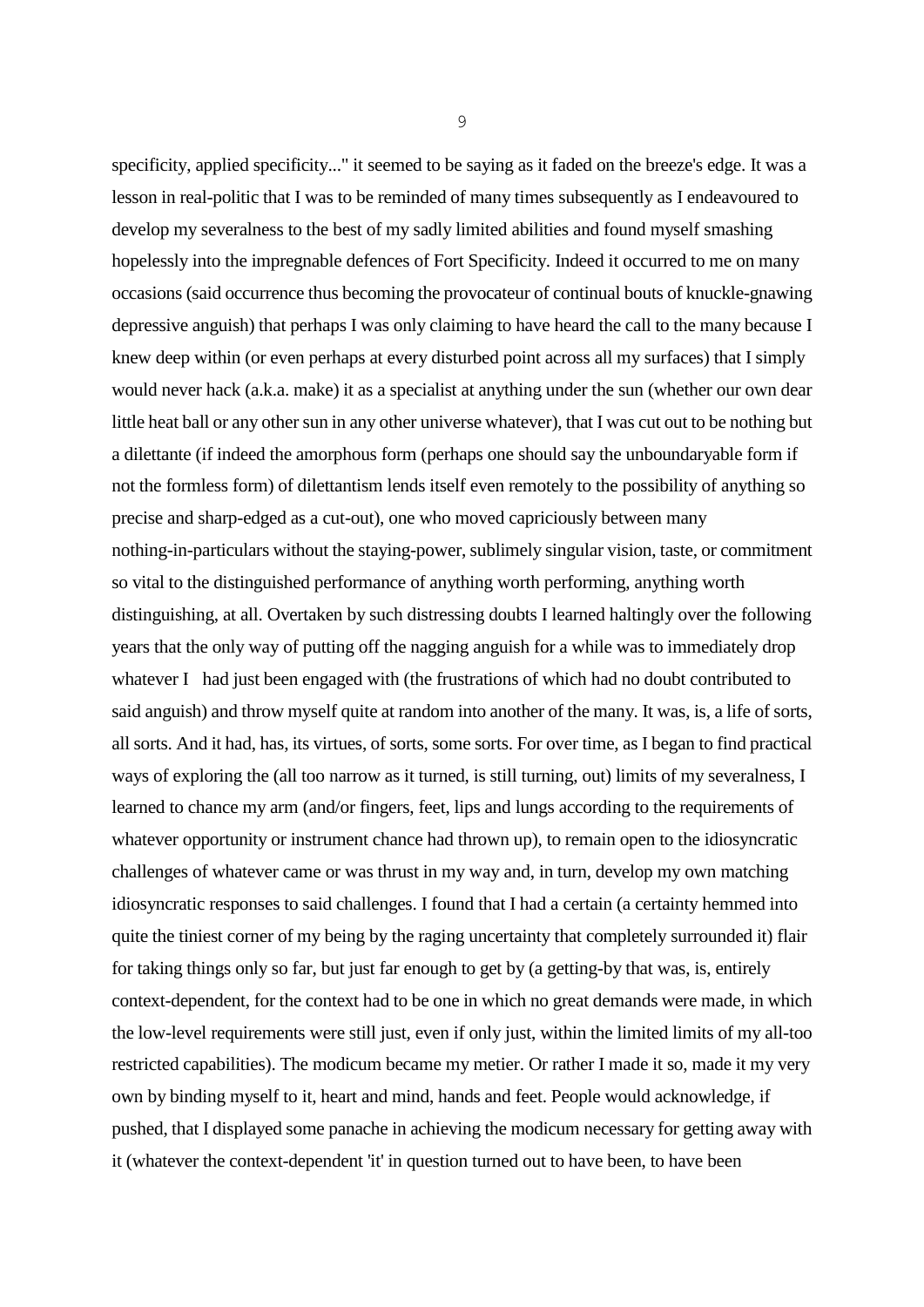recognised to have been that is, after I had accomplished 'it', for naturally my paymasters could only know after the event that I had indeed managed to produce a recognisable and, more to the point, to them payable bankable 'it'). After the event they would often say, with perhaps a tinge of grudging admiration in their voice, something like, 'well we didn't think you were going to, but in the event you just about made it.' I became an adept at just-about-enoughness. Indeed, and further, I tried to make a virtue out of my insufficient command (according to any wider and culturally agreed and established criteria of proficiency and accomplishment) of whatever it was (instrument, task, instrumentally specific task, subsidiary contribution to group project, wholly personal obsession for no foreseeable short- or long-term gain) I took up, seeking to exemplify if only to myself (for there were few interested spectators or observers of any of these activities, or at least few sufficiently interested to pass either negative or positive comments on performance quality) the good of pursuing a thing to the very limits of one's (my) own indubitable ineptitude (an ineptitide, incidentally, which rapidly became self-confirming and self-validating both through the frequent repetition of its display and the all-too utterly obvious gap between the level of my actual achievement and the usually socially certified standard of adequate secure a minimal economic reward, enough, that is, to get by, to make out (although the out I made was just enough paradoxically to keep me in with my hirers ). And perhaps my relative success at just-enoughing was only secured (and then only tentatively and temporarily) through training and styling myself to become an inveterate hustler, a necessity in the hobbesian world of occasional self-employment where being able to talk oneself into (and therefore someone else out of) the next gig, cash opportunity or fast-or-slow buck, through brash ungroundable but slyly and superficially charming claims about past achievements, current abilities and future prospects, was the make-or-break factor in survival. And surely it was the factor of economic survival that, in the early days, the days under consideration here, contributed to my rather narrow reading-hearing of the frequent calls, for, in the wake of my assessment of Old Slipper's assertion of vocation-as-necessity, turning away from the basset horn's singularity, I confined my self-pluralising largely to the realm of musical practice. It didn't occur to me in those days that the calls could be coming from all over the place (or, rather, the placeless). With my tunnel-hearing, engendered out of the union of a culture-free upbringing and my own over-determined cussed obstinacy, I seemed to have identified the whole calling process entirely with some vague and unquestioned but seemingly all-encasing urge to generate for myself the same kind of spine tingled in me so far by other threnodists (for undoubtedly it was above all the lamentational, the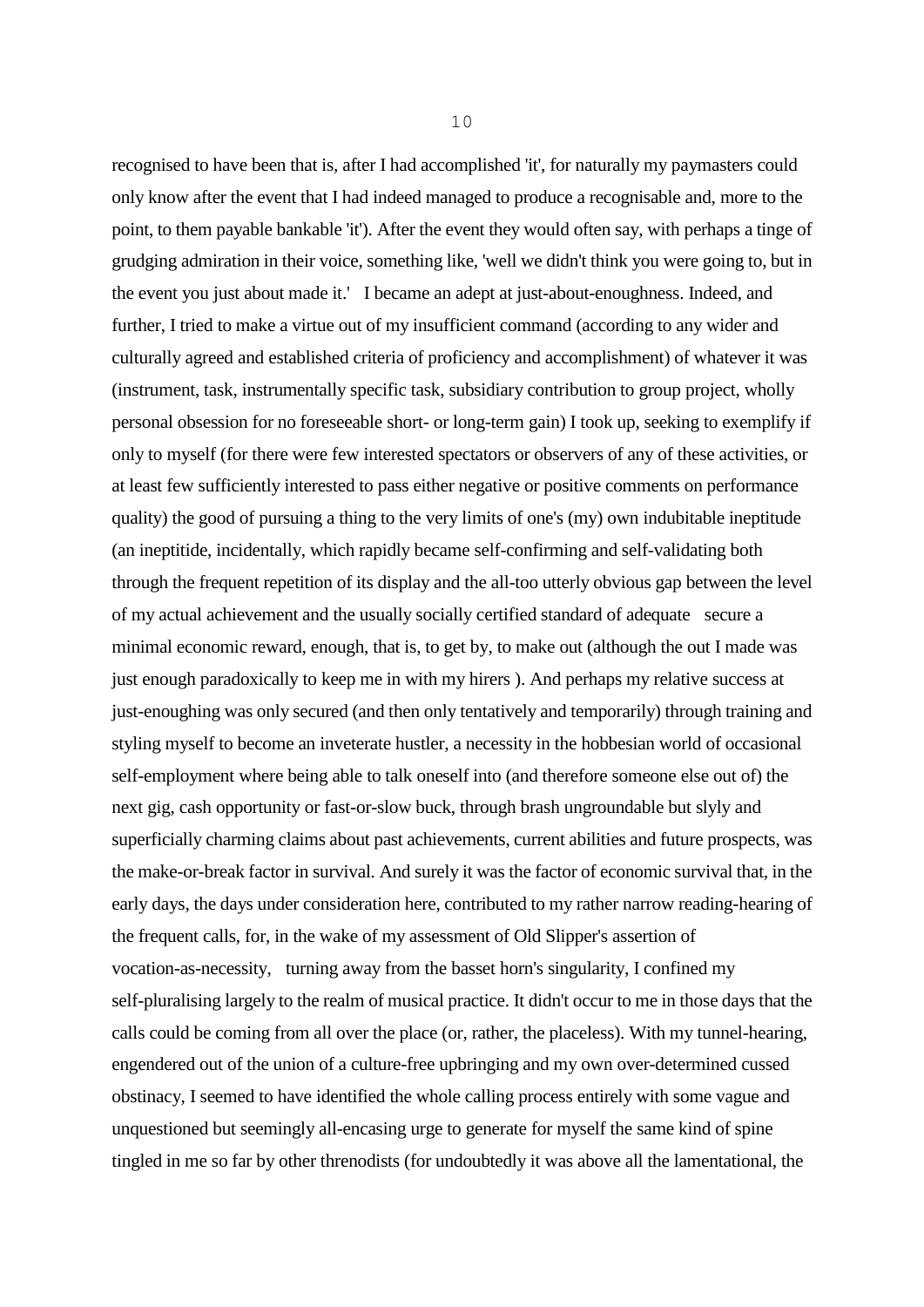ululational, the wail, within music's broad fold that boxed my already be-saddened ears, be it liebestod, death-and-the-maiden, two-nineteen blues, a timmonsish moan, or number forty in G minor). Not that said sad threnodes did not possess another, other, side(s) of the laughing-shouting-stomping-snook-cocking-cock-snooking kind, which may have been equally vital in my case to their pulling powerlessness. Dragged along more or less helplessly in the undertow of their plural tides, my low-level (some, possibly myself included now, would call it half-baked) response was to try to reflect something of their plurality with an odd severalness of my own. I began to scavenge the outer margins of music-making (although outer, I have to admit, only in relation to some westocentric vision of music's possibilities) and curiosity shops in a constant search for little-played, quirky, anachronistic, one-off, hybrid, off-key, para-musical, instruments that had been allotted no abiding place in the canon, instruments for which there was virtually no call and even less dedicated music, instruments which composers and musicians of every sub-tradition and taste had rejected out of hand as essentially irrelevant to the enhancement of their, our and music's lives. On the rare occasions when they now put in an appearance, were given a look-in, a spot, it was invariably to point up their status precisely as outrageous or ludic exceptions to the rule, for they smacked of piers' floral halls, fairgrounds, novelty acts, sub-musical jokes, music hall's bygone days, sawdust rings, and mad inventors. Most had lived lives of pathetic neglect and were frequently in poor states of repair and I had to become an adept at bricollaged mending, for lack of funds precluded recourse to specialist repairers. But in the light of my emerging project all I needed was to get them in a condition in which they and I together could just about perform, perform in a way which would meet the demands of the context in which I would play them. And my hustling was almost entirely devoted (and was frequently stretched to the limits of both this devotion and its wheedlingly persuasive rhetoric in this cause) to creating such contexts. Fortunately, as outsiders, the instruments lacked the qualities that might tempt would-be virtuosi, so that in the fields of technique and expressivity, in spite of the mere modicum of operational skill that I developed on each instrument, I had no competitors. I needed only to acquire a proficiency sufficient to pass muster in the contexts in which I set up my performances, and I made sure that the instruments' fleeting appearances did just enough to whet audiences' curiosity without inviting the criticisms which would undoubtedly have followed from any longer exposure of my modicum and their sad state of repair. Over the months, nay years, I acquired a small travelling museum of abandoned and para-musical instruments each of which made distinctive and heavy demands on my by no means robust physique and on my means of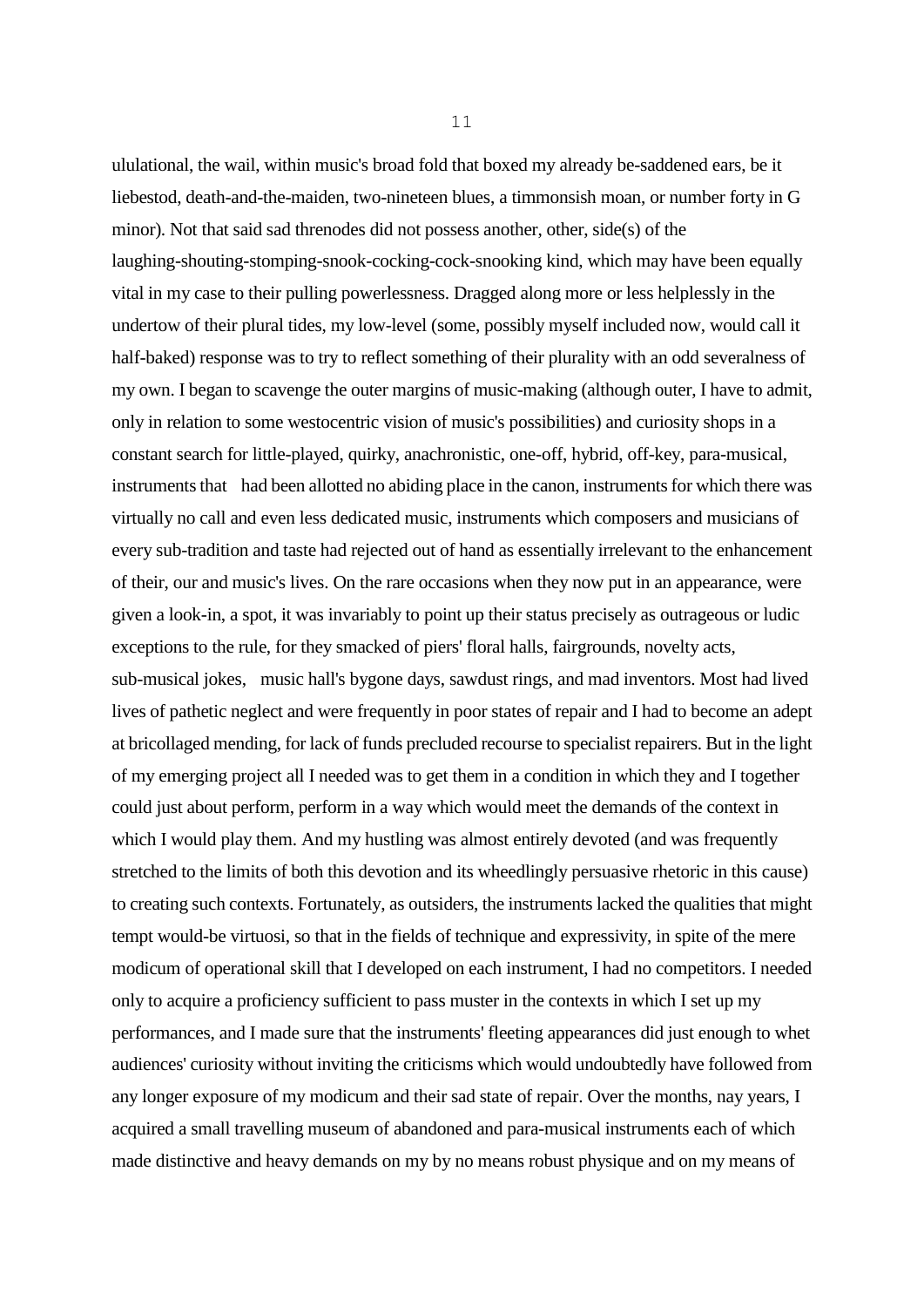transport (a rusting Bedford van, circa early 'sixties, of the ilk that used to trundle up and down the M 1 throughout the abyss years loaded with priapically inclined rockers). Indeed for any specific gig I had to ensure that, apart from my main instruments (my trusty basset horn, naturally, and my long-outdated C-melody saxophone) which went everywhere with me, only a small collection made the trip, for two or three at a time were all I could manage. Selection was made, according to programme needs and anticipated audience reaction, from, among others, my ophicleide, Dorset pipes, Aeolian harp, glass harmonica, cimbalo, sackbut, Irish bagpipes, melodeon, serpent, miniature harmonium, folding balalaika, soodlums whistle, Pakistani pocket cornet, Kentish bugle, metal clarinet in D flat, crumhorn, rebec, manzello, glockenspiel, lyre, zither, banjolele, strich, mellophone, mellophonium, numerous jaws harps of different size and pitch, assorted saxhorns deriving (who knows how or why) from the long-disbanded town bands of Central Carinthia and the Lower Dolomites, and miscellaneous saxophones (including a sopranino and contra-bass). No drums you'll notice, tuned percussion - yes, in small doses, but drums - no thank you, for it was always and only the possibility of lines, however fractured or submerged, rather than a hammered-out pulse that drew me in to the instruments. It was the near-song, the elusive almost-melody, for which I was (still am occasionally) in some ways, searching but rarely, so rarely, so very rarely, making contact with, a contact perhaps pushed even further away by the enormous toll taken of my already dwindling energy store by simply getting to and setting up the necessary conditions for the performance to come. For not only did I have my selected instruments to carry but, unable to afford any roadies, I had, naturally, to hump my own sound system everywhere, set it up and then check and monitor acoustic balance throughout the performances in order, for example, to deal with ear-dissolving feedback from my wheezing and clanking bombardon (to name but one threat to listeners' comfort let alone possible aesthetic delight). Most of my necesarily wallet-restricted investment had to go on this, to me, ancillary electronic equipment, and, ironically, apart from the moog, mixing console, mikes, amplifiers, speakers, and tangled bundles of cable and plugs, my collection was relatively worthless, for the instruments generally were in a state of heart-rending (well, my heart anyway) decrepitude, often being held together by little more than fuse-wire, elastoplast, parcel tape, twine, raffia, pond-liner, tacks, racquet gut, staples, puncture repair patches, nylon fishing line, and various gums ( rabbit skin primarily ), resins, varnishes and japanese lacquers (providing at least a veneer, a modicum of a veneer, of respectability to their so dilapidated appearance), and not least the eponymous so-called 'gaffer' tape. But why leave them in this parlous state, you're probably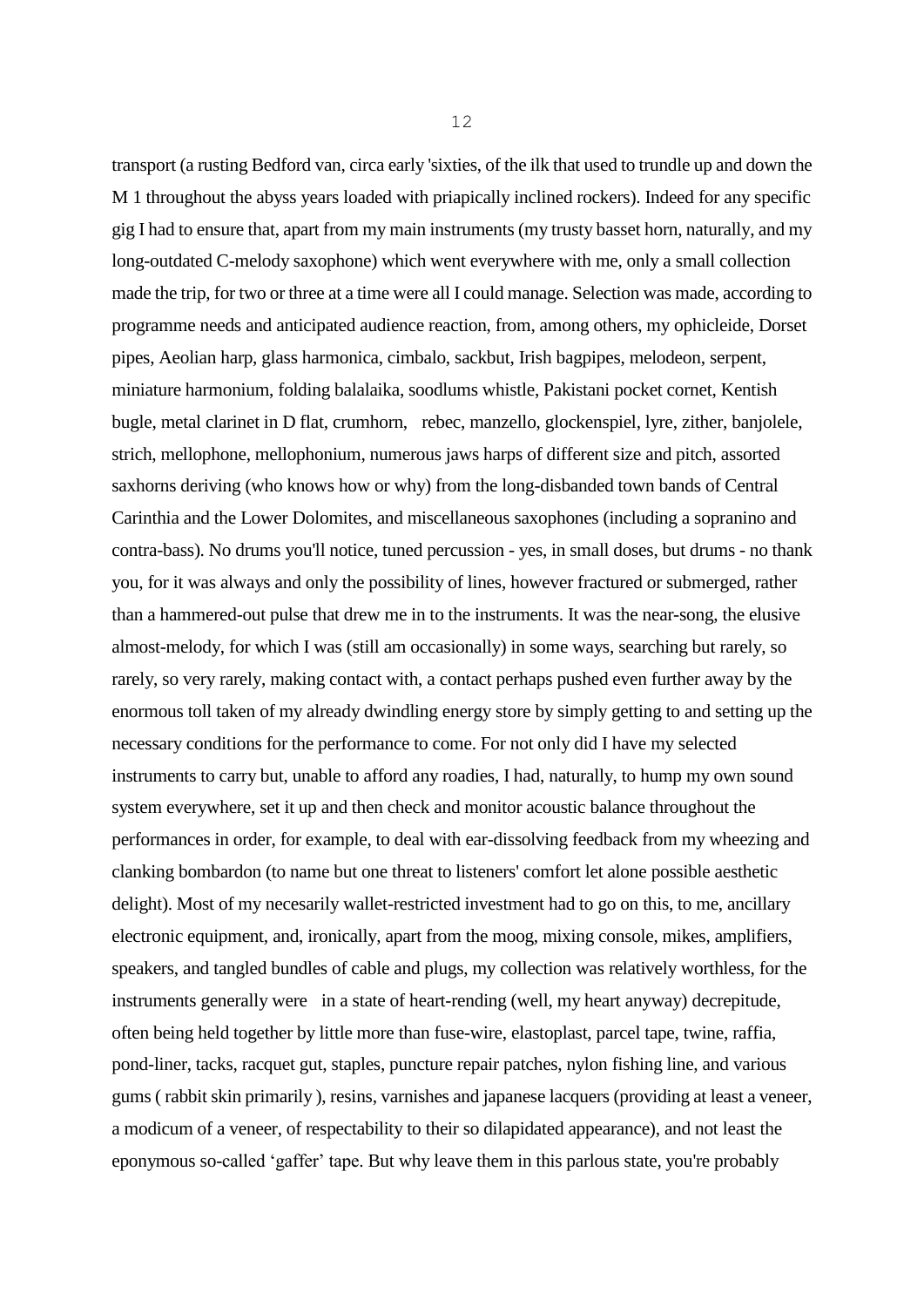asking, why would an apparently muse-summoned being leave the main means for realising the calls, for converting them into action, on the very brink of disintegration? Surely such carelessness over the hardware betrayed a cavalier refusal to treat the muse's resonance seriously that would vitiate my entire project? Well that was not at all how I responded to the calls. No, having realised that said calls seemed bent on drawing me towards some site of the general rather than particular, the several and not the one, it seemed clear to me at the time (although now of course I'm not so sure, being, as ever, hounded by retrospective doubt) that, far from being called to these instruments in particular, that is, because of what was specific, unique, to each of them, they were actually nothing but possible and interchangeable means for bodying me (and maybe one or two others too along the way) into music's enchantingly concrete vagueness. Far from searching desperately for these specific instruments, I had come across them quite fortuitously in the course of casual junk shop perusals. Serendipitously acquired, my amorphous collection existed purely to service my calls' summons to the multiple, to dive into my own unfathomable multiplicity, and its sole gathering principle was that of absolute musical marginality. Somehow the pathos of their appearance, their being on the verge of disintegration, aided my attempts to draw others towards my own thralldom to the several, for the instruments had already given up on all pretension. It was all too obvious that they had given up all hope, were lost souls having, so it seemed, nothing left to offer. Dredged from the detritus of music's abandoned past they met my insistently summoned need to heed and develop some kind of felt response to my dispersion across some seemingly as yet (and perhaps forever) unreachable multiple sites, sites out of place, aside from any sites with which I was familiar. And their very fallenness seemed to make it easier for me to get beyond the initial incredulity and guffaws that the sight of the instruments provoked, for all I had to do then was to reveal that they still retained their potential for striking music's essential spark into being. I found that it was a short step from laughter to tears, to tip the farcical into the tragic, or, at least, the near-tragic. With sudden twists, lurches, changes of musical gear as it were, from the clownish to the mournfully dolorous for example, I could woo audiences away from the ludicrous and plunge them, in what seemed like no time at all, down the abyssal chute into the quavering vagueness of music's at heart simple but unspeakable otherness, in other words into the very drift of the several, to which my calls had already condemned me. Realising, thus, that the instruments' parlous state was a hidden strength, for it was both part of their charm and also, quite possibly, a crucial facilitator of my own ear-catching endeavours, I determined to spend only the absolute minimum necessary time on their repair and service. I maintained them in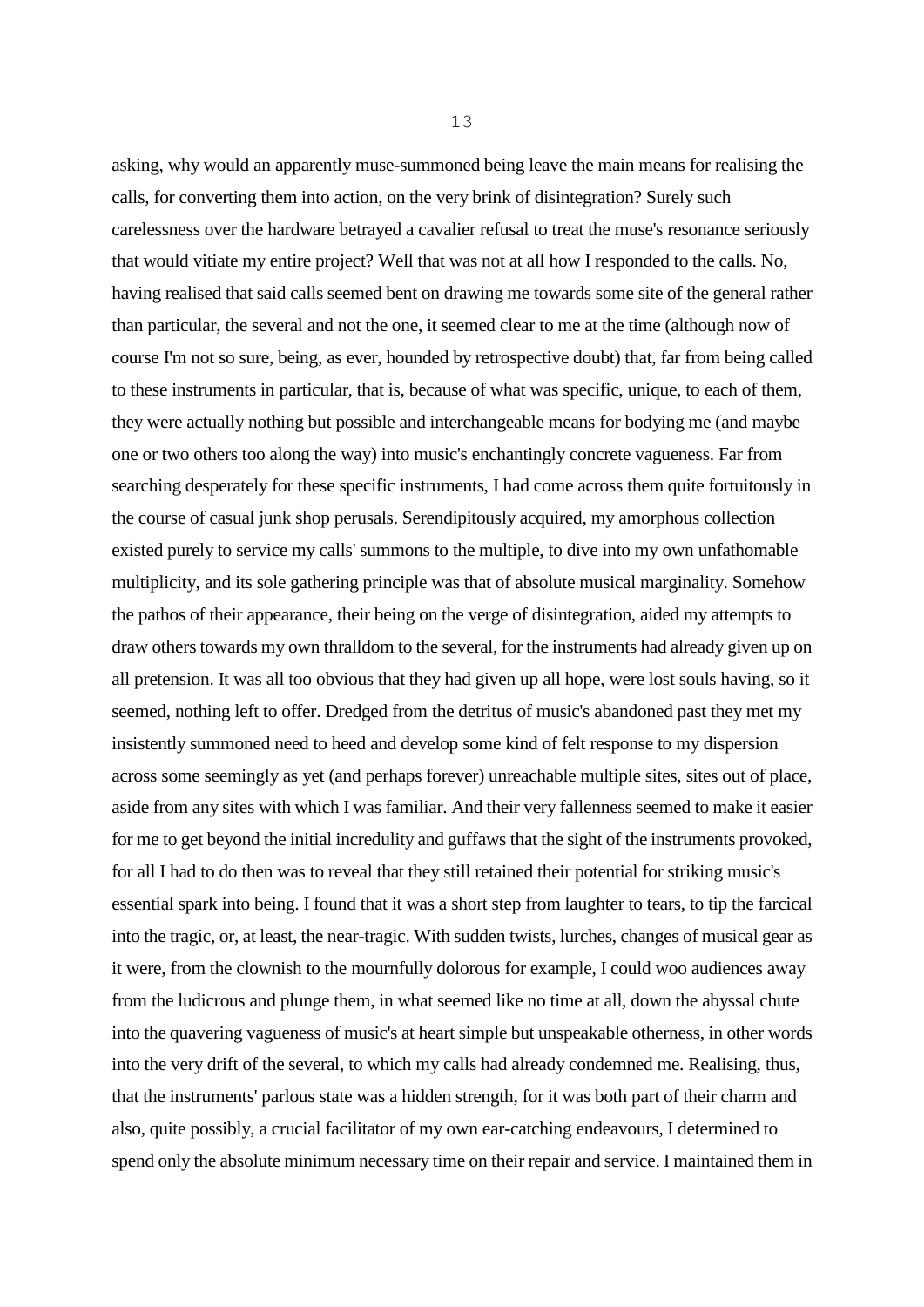a barely, an only just, playable state, and this of course served to mark them (and me) off even more clearly from the shining examples purchased by those would-be bravura performers in cold-hearted hot pursuit of virtuosity's so bankable rewards. All in all we suited each other down to the ground, although, looking back, I'm not at all sure that this shared ground was any kind of musical ground, a shared harmonic space from which something emanated to which agreed criteria of musical judgment could be applied. What the instruments and I did, aided often enough by little groups of others who had fallen by music's wayside, was, by common consent it seems, just another example of not-music. The consensus was that whatever we were about it was just not music. At best, they said (yes, the eponymous 'they' to whom so much can be attributed with such apparent certainty and yet so little hard evidence - yes, it was them alright), you have simply adopted some of music's trappings but nowhere in your performances can we find the least trace of music as such. It seems to us (they would say, or something very like this) that under the cloak of these trappings you are doing something quite alien to music *per se,* be it light entertainment, surface therapy, theatre of the ridiculous or some kind of hoped-for social catharsis. But who is to say what the *per se* of music is I would say *sotto voce* (not wishing to engage them, shy as I was, in an irresolvably polarising discussion about music's in-itself-for-itself). Of course I recognised that in their terms my seemingly perverse determination to travel the uncertificated track of the multiple, quite to one side of the royal road of single-minded virtuosity, had condemned me from the outset to plodding failure, an endless back-and-forth along the underside of music's nethermost. Indeed, for my part, I had long suspected, nay assumed, that music's *per se* was, paradoxically, in some sense general, over-arching, was indeed made up of the several. Surely, I asked myself, it can't only be displayed by singular virtuosity? Might not an audibly and visibly pathetic performance, spreading itself weakly across music's multiple possibilities, open us everso slightly to this so elusive *per se*? I needed to cling to this possibility in order to keep going. And I certainly didn't need reminding of my occupancy of the failure slot, for not only had I, as you will remember, quite explicitly chosen failure's way, I had gone at it with a driven gusto, a feverish commitment. I had dedicated myself to long term musical failure with a heart-searching honesty, admitting from the earliest days that I would simply never cut (a.k.a. hack) it in the aether of sublime euphonics. I knew I could deceive neither myself nor others. I had had to be up-front about it, lay my cloth- and dog-eared musical cards on the table and leave the scales and arpeggios to those whose aural and digital equipment seemed to give them an unmediated connection to the universal (hoped-for and assumed) extra-terrestrial vibes which they could then translate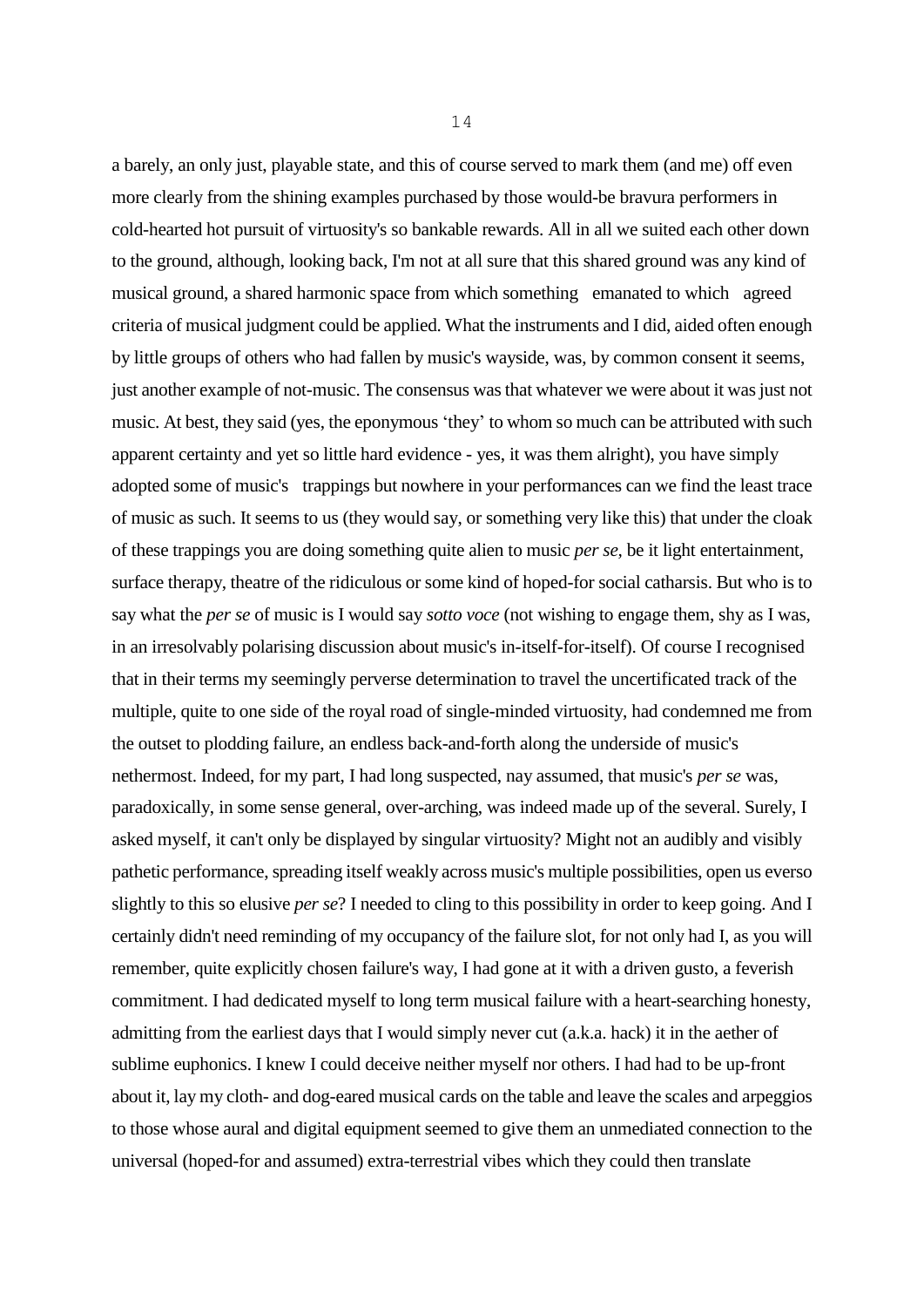enharmonically into spine-tingling wails for the rest of us. Once I'd come to terms with the puzzle of the calls this was no problem for me. Embracing my several, I had no hesitation in openly admitting to and abjectly staying within the severe limits of my by now endemic musical disabilities (for whose steady emergence I was, am, willing to take full responsibility, having recognised that I am my own best disabler) while nevertheless seeking to use these to turn a more-or-less honest rent-contributory crust. Nevertheless I continued to hope (though with no expectation of a positive outcome) that somewhere along the line, now and then maybe, my scrapings, blowings, wheezings and tappings in the country of the several might just crack open, however briefly, the quotidian carapace of indifferent comfort that seems designed precisely to protect us, permanently seal us off, from music's self-and-world-sundering shudder. For some time, then, in this cata-musical mode, I felt myself to be living both up and down to the challenges of my emergent ideal (becoming ever more audibly visible by the day) of convincing weakness, of accomplished failure. At least as far as failure was concerned no-one could accuse me of dilettantism. It was surely obvious to all that I had embraced it with enthusiasm and alacrity, had delighted in taking in great draughts of its stale richness and perfervid chill. Soon enough it and I were indistinguishable - it colonised and etched itself deeply across all parts of my so mundane becoming's surface. This I could at least celebrate (quietly and entirely to myself, naturally, as I had been well groomed in the humble arts of hubris avoidance and the follies of crowd-baiting) not only by simply getting on with my life as a fourth or fifth grade (or lower still perhaps, a lower grade always rising to meet me as I staggered down the lower levels of success's precipitously steep and moss-slimed steps) dedicated failure-with-conviction but also by trying to keep a record of the significant and the insignificant events (the eventless events as it were) that constituted the life of my failure, the subtleties of its progress. In the little musipad (it had a couple of small lines of musical staves on each page for noting phrases, melody fragments, chords, that might arrive of a sudden - I had to be prepared for calls at all times) which I carried, still carry, everywhere, I tried to keep on top of it, abreast of its developments, and thus be in a position to hone my failing's ways. I needed to be able to track its every move. *Aide-memoires* in this monitoring process, my jottings helped me to keep the details of my life-defining and inescapable obsession with the hunting down, capturing and subsequent celebratory memorialising (in cata-music's elegaic mode) of failure's ever-present traces at the fore-front (which, speaking (writing) metaphorically, is possibly also the centre) of my cerebrum. Once bagged, stuffed and englassed in memory's fantastic vitrine (courtesy of musipad and stubby carbon pencil), said traces could be called up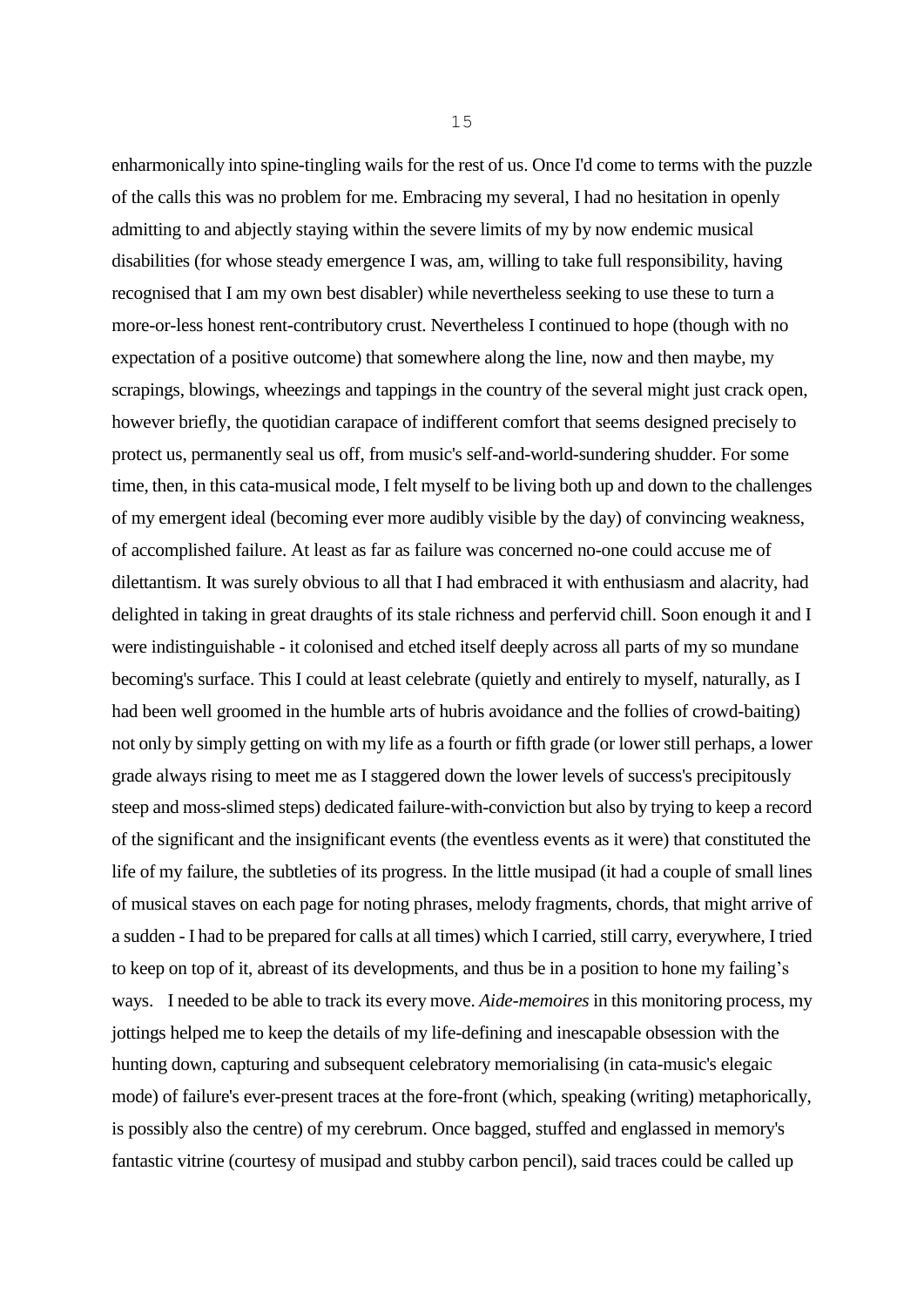almost at will and subjected to reverie, scrutiny, elaboration, critique, and, just now and then, the odd very small self-directed pat on the back (always provided no-one was looking). In fact I sometimes got so wrapped up in the jottings that it took a violent wrench to tear myself away from their solicitings and return me to my musical mode, a mode in which, as the years drifted by, my explorations of the many faces of failure became, I fear, increasingly leaden and circular. It was as if failure's forces, having battled back and forth across me for years and encouraged perhaps by my more frequent jottings-inspired periods of self-reflection, had begun to tire slightly and were on the way to a stalemate of sorts, on the way to letting failure down, failing it even. Of course, whenever I was in a (I hesitate to call it 'my' mode as this suggests a security of personal possession which, as ever, I singularly lacked) musical mode, in thrall to some passing call, I was still subject to the long-familiar bouts of finger-chewing self-doubtings which focussed increasingly on my ability to sustain the by now deeply ingrained ethic of performative failure, of seeming to be making music while always falling just short through my (no doubt over-) zealous pursuit of the several. Yet the intensity of these doubt-fits did steadily decline as the constant effortful tensions of continually testing myself against failure's swingeing criteria began to take their toll. I seemed to develop habits of response to the now perhaps over-familiar challenges I had to put to myself under the pressures of self-questioning. Repetitions began to creep into my interpretive and what I hoped were expressive musical gestures and practices. I could see that a repertoire of typical responses was emerging which, dulling the edges (and maybe sadly edging their way centrewards too) of my performances, seemed increasingly to entrammel the latter in mediocrity's comfort zone. Obviously they had always lacked even the merest whiff of the bravura brilliance of the virtuosic but now they had begun to lose contact with the sublimely disturbing anarchy that can flow from immersion in the turbid tides of self-absorbed weakness. In short I was failing in all too familiar ways, as if the effort of responding in ever new ways to failure's demands was simply too much for me. Perhaps I was losing my zestful commitment to and my soul-scouring need for constant renewal through the challenges posed to me by the multiple calls. It was becoming too obviously easy to fail. And, to a degree this was compounded by the economic securities, slight but steady, that I had somehow won from my sheer pig-headed (as it must appear to a casual observer peering in at me from the outside) persistent embrace of musical weakness. Just enough others were willing to pay to hear my performances (invariably supported by fellow-musicians at more or less the same level of musical accomplishment, although typically with very different aspirations to mine) to provide me with a (bare) living.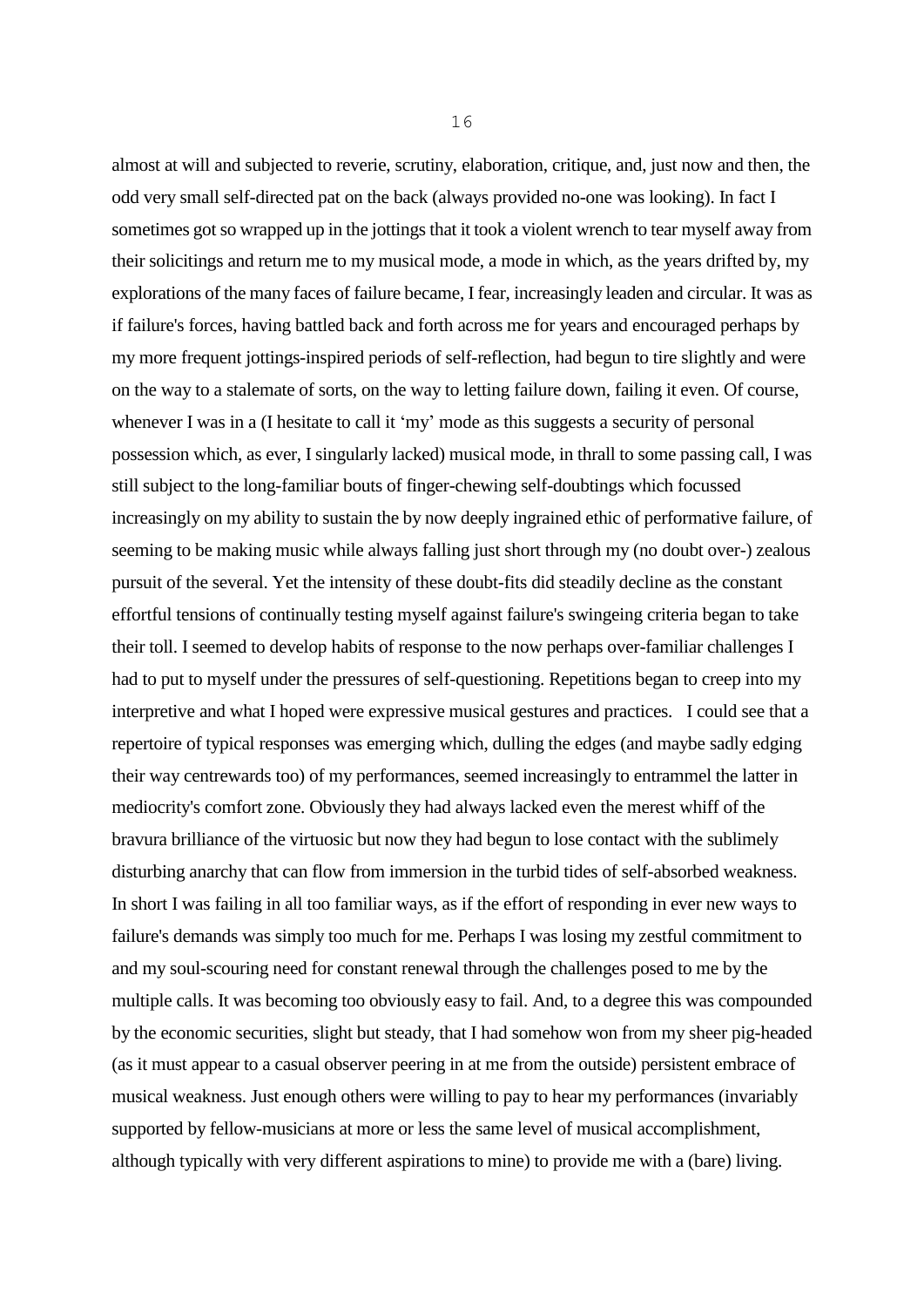Clearly, through my submission to the economy of need (as opposed to that of desire (though the question of whether economy and desire could ever be even minimally reconciled seems to have foxed the so-called greatest minds of our (and any other) time)) and the emergence of my repertoire of repetitive responses to failure's challenges, I was selling my failings short, letting them down badly. I realised that, if I were to continue to try and treat my calls with the seriousness they appeared, from their tone and urgency, to demand, I needed to take myself in hand, find ways of disrupting the doldrums of habit into which my pathetic little coracle of not-quite-music seemed, albeit unknowingly at the time, to have drifted. Yet I could see no obvious way through the maze which I had constructed for myself. I continued for some little time to thrash about within these self-generated tensions, surviving precariously on the skimpy rewards of lack, and hounded by an angst-ridden dissatisfaction that was a doubtless deserved reward for my plight (for the lack, mired in comfort's backwater, was becoming steadily less convincing, its lustre dulled incrementally by the habitual gestures of the quotidian's dead hand). The gig scene (on whose scaffold our musical activities were condemned to hang out and be played out) sadly exemplified, indeed was a living-dying monument to, the pathos of eternal repetition. It was not a site on which my commitment to the free-play of satisfyingly convincing failure could be adequately explored. Indeed its tolerance limits seemed specifically set up to rule out any such thing (and especially the things emerging from my struggles with the suchness of my calls' multiplicity). Even music's supposed afficionados, let alone its hoi-polloi, no matter what pockets of territory they occupied on music's taste battlefield, only wanted, it seemed, to hear the same old songs, the songs of the masters, again and again. We (the band and I) felt, indeed knew definitively, gut-wrenchingly, across all parts of our various beings, that the instrumental greats (yes, but great according to what, to whose, criteria?) had long since squeezed the last possible drops of conventional (that is, virtuoso-derived) otherness from these tired old favourites. Yet in order for us to stay on the road our programming had to be seen and heard to be responding to audience desires even though our, or more precisely my, to say the least, idiosyncratic renderings-in-weakness could only ever be shrivelled husks of once fruitfully ripe song-lines. Just now and then we, I, would slip in a threnody of my, our, own among the war-horse favourites, seeking to get away with it by, say, a fictive dedication, an *in memoriam*, to a supposedly recently deceased family member. Our interruptions in the flow of the known-and-loved were not popular but we, I, felt we, I, owed it to ourselves (myself). By and large, though, we stuck to our task. Ours not to reason why, ours but to perform and die, which we did nightly for the most meagre of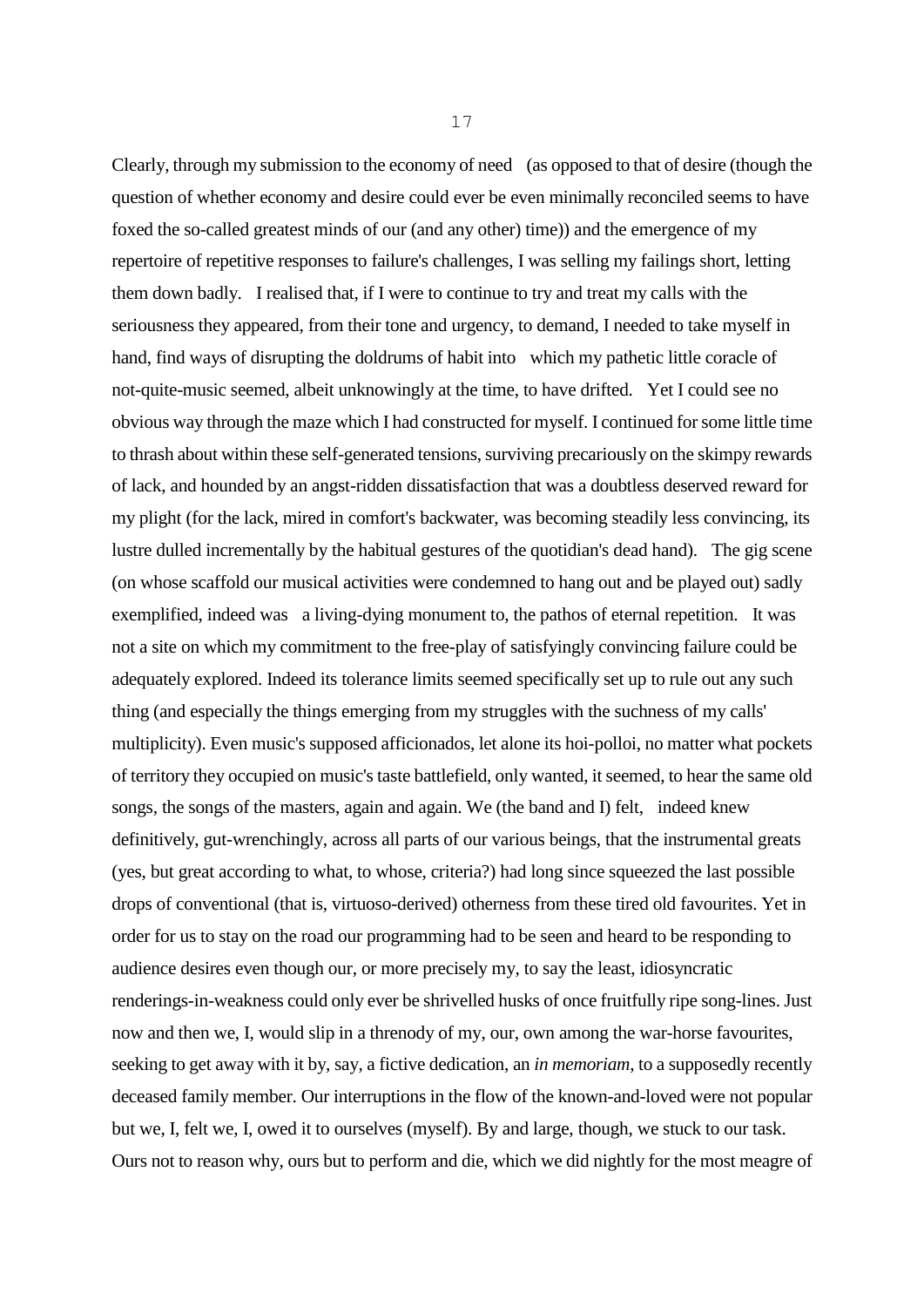returns! For my part, I was trapped in a vicious circle: I needed to secure the means of survival in order to maintain my failure habit, to provide myself on a regular basis with some kind of near-musical context so that I would at least be in a position to meet the calls' challenge. My little group of assembled musicians and I had different but mutually supportive needs. With my hustling skills I was able to provide a steady enough drip of work for them and, in turn, they tolerated, nay even supported, my musical decentricities, accepting as the price of regular work the superficially absurd effects of my over-determined commitment to just-failing. Nevertheless things were getting increasingly precarious. The mutual suspicion pertaining between state benefit officials and self-employed musicians continued to swell, to the detriment of said musicians (a.k.a. 'layabouts' and 'skivers' by said officials). Our little communal jug on the familial mantelpiece, set aside for occasional treats and slight enrichings of all our mundane rounds, was empty more often than not. The regular replenishment it was used to receiving from the small change remaindered from essential purchases had all but dried up. We were all subject to and felt the pinch. My fellow musicians, essentially the skirted (though slacks were equally favoured on the bandstand) rhythm section of Rita, Conchita and Anita, were scarcely any better off than myself in spite of part-time day jobs. Yes, the calls were still coming, as ever at different velocities and frequencies, but often they seemed to now include demands for money. I was unable to respond to these in effective musical terms, a long wail on my leaky manzello being the best I could manage. Thus flattened neath the buttocks of the economy's deep grey cloud, and despite being a confirmed, principled and strictly practising non-joiner, I decided reluctantly to seek outside help. Perhaps, after all, I told myself, I needed to consult the musician's union's local representative about regional rates of pay for the up-coming St. Agnes Eve gig (conventionally triple time - but for us sixth rankers more likely to be time-and-a-quarter or -third at best) in order to ascertain the tolerance limits within which I should pitch my request for payment at all our usual haunts. Royalties from our 'My Home is my Caravan' (copies of which we hawked from gig to gig in an ancient and battered leather suitcase in which Conchita's father, it turned out, had once carried all his worldly possessions when making his hasty getaway from his pursuing employer (a Brazilian mambo bandleader of some repute) with whose wife he had been having a clandestine but suddenly (caught between numbers *in flagrante* behind the bandstand) all too public affair) had tailed off rapidly after the brief post-release sales' flurry and were barely enough to cover our transport costs, let alone make a significant contribution to rent, rates, and the food needs of five by now very hungry children, especially as I had had to pay our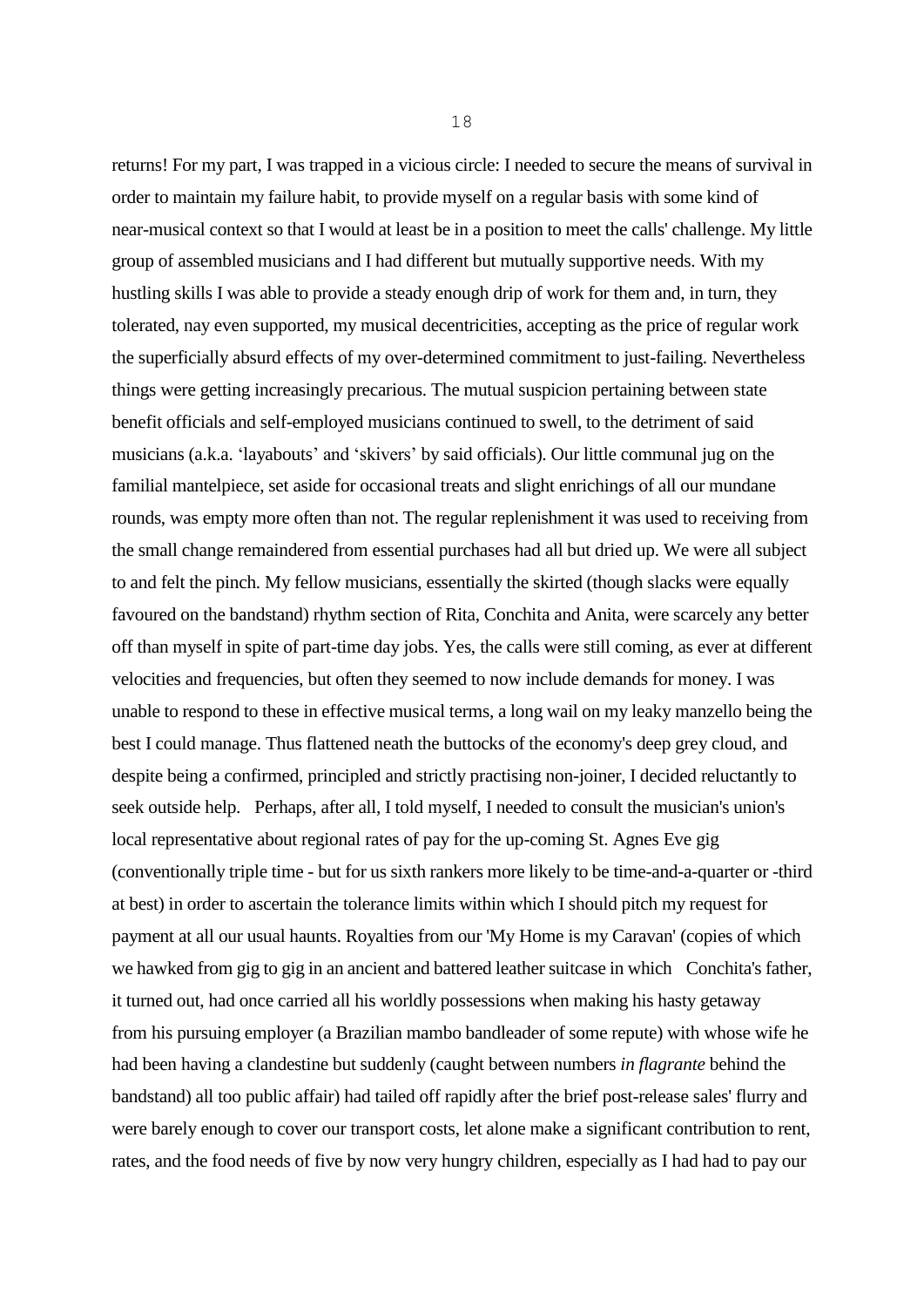chanteuse on the aforementioned track, Eustachia Nervenda (her stage name only alas), her disproportionate cut. Indeed it was doubtless she who was largely responsible for the unexpectedly (though still only luke-) warm reception afforded to the threnody (a quaintly dolorous piece in 7/4 time owing more than a little to Bartok's field researches into the Magyartic song-book) on its release, for a photo of her in full songflight and naked to boot (at her own insistence) featured on the record cover. An a-musical call somehow seemed to issue from the environs of her image, a call whose specificity, despite the erotic provocations of its reverberations, was impossible to locate, for she was no obvious beauty. Yet her features did exert a strange attraction hovering above and haunting, as they did, the boundaries of mere plainness. She floated in a zone somewhere between the nearly-pretty, the off-handsome, and the less-than-beautiful, a zone which often, although not, I hasten to add, in this particular case, turns out to be the trawling ground of the essentially plain, though not of course the downright ugly, precisely by being neither one nor the other, a plainness simple in its very mereness, always seeking and often succeeding, through pushing out its grasping feelers, to extend its empire through a conquest of both the almost-ugly and the sub-pretty, an almost-ugly that undoubtedly (as exemplified by this case) exerts a strong attraction on voyeurs of both (or more) sexes. The very ambivalence of these boundaries seemed to increase her attraction, for no one appeared, appears, to know or to recognise when or why precisely the merely (this merely already having proleptically accomplished some of the hideous's work for it) ugly drifts, or leaps even, into the quite simply, for all practical purposes, hideous (or, for that matter, going in the opposite direction, the truly plain). Perhaps the secret of her apparent attraction lay in this very not-knowing. At any rate one, I, might at least say that she was quite striking. And doubtless it was this striking uncertainty about her appearance (and something of the same might also be said about her singing performances) that was the nub of her wavering attraction for not a few of her neophyte admirers whose emergent familiarity with her finally unremarkable contours had not yet bred a nascent contempt. But perhaps I'm making too much of all this; after all I had already decided to ditch her after the St. Agnes Eve shindig, after which her contract would, in any case, have expired. Subsequently I intended to perform all vocal parts myself, although stage-fright and an overlong uvula with a tendency to distort notes at the extremities of pitch by turning them into braying gurgles persuaded me to pre-record all vocal lines with a view to miming in all live (which henceforth would thus become partially dead) performances. Reflecting at this difficult (dis)juncture on the interplay of music and life, with the calls as some kind of vague mediators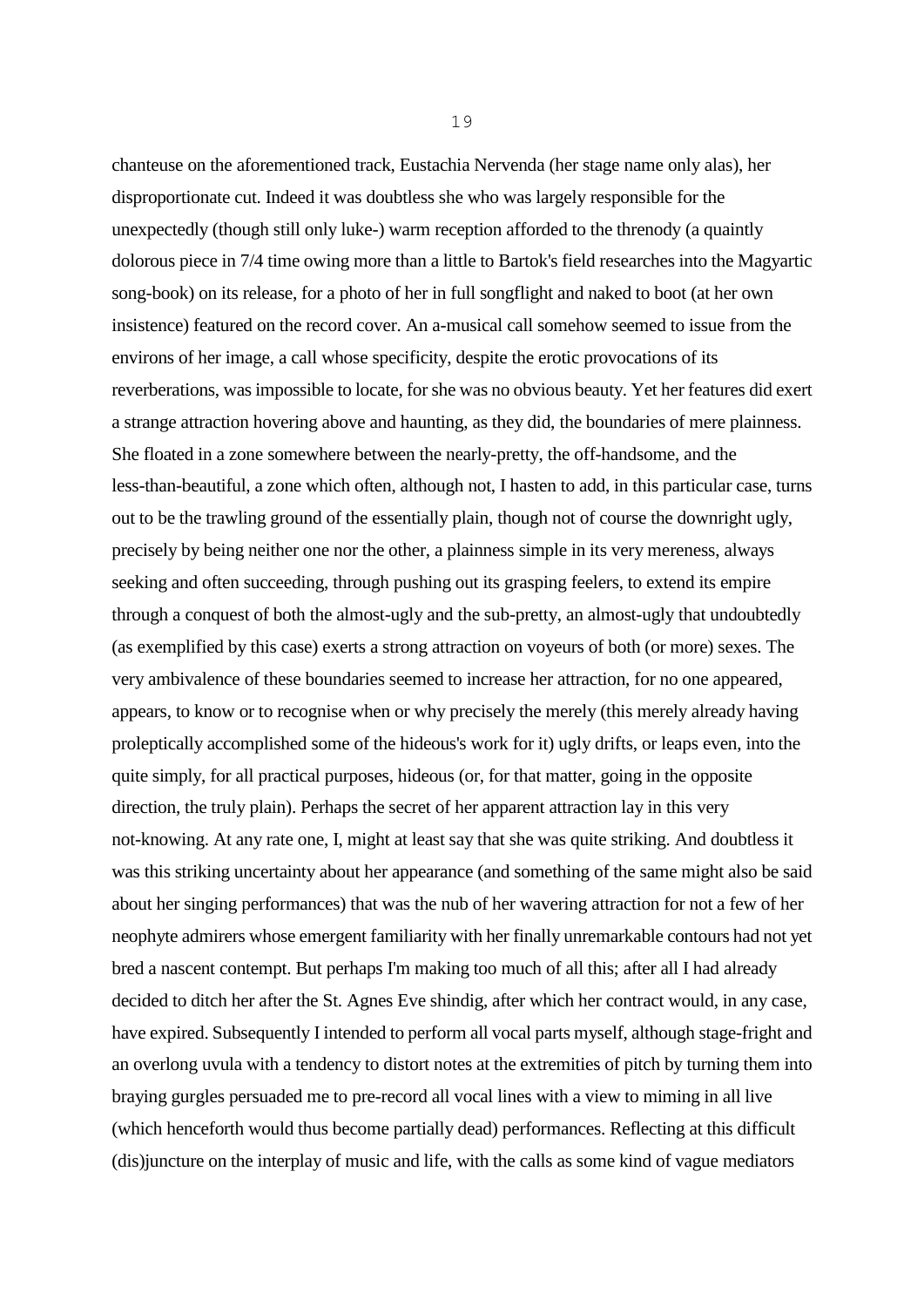and intercessionists, I concluded that, as ever, life was turning out to be a bitch-pup of sorts, of licker-ish allish-sorts, a breedless mongreloid, subject to no known canine ( or any other species-specific) commands, controls, lashes or leashes. As per usual it was going its own grapeshottish ways, leading us what on its terms is a right merry dance (hear this 'right merry' in a plain north Manchester or even broad Lancastrian accent, please, to give it its full effect and weight) but which on our flailing terms is a merriless insane partnerless *landler* lacking in any of the gentle communal and pastorally symbolic bonhomie of the Morris dance, dragging us along in its wake without giving us the least clue as to where it's heading-and-hearting. From the general tenor and tone of these last words you will doubtless already have received some inkling sense of the incipient, if not already radiantly visible, depressive aura that had begun to enclose me at this time. Misgivings about the entire life-project had been creeping up on me for some time without my ever having put them into so many words. Uninvited questions, rather similar in appearance to the calls, invited themselves into my perennially disturbed and self-doubting meanderings. Some formed niggling blisters across my taut thought-skin. Was I cut out for this sort of thingy-demi-life? And if so, had I cut myself out, or had life cut me out from its own cardboard model book preparatory to sticking me down in its *memento mori* album according to whatever vicar-of-brayish whims it was following at the time? Was my project-in-lack one mission too many, a night-sea-crossing dream too far? Or was it simply an all too pathetic emission, yet another nocturnal voiding into the full and fully baleful glare of the all too harshly brief half-life of night's doubt, falling onto neither white sheet nor black ground, onto nothing earthly, and apparently for no earthly reason other than the bulging opulence defining my becoming's (by now so weary and so long over time) pregnancy. It seemed I was yet again heavy with foreboding's childlessness. It hovered about in the wings commingling with the ropes, drapes, pulleys, flats, backcloths, and prompts that together (in an unfathomably disjointed way) assembled the set of my despair. Perhaps, the musician's union regional organiser suggested, I needed an agent, someone to handle the business side of the business, someone with figures for a head, someone to take the weight of management off my by now bedrooped shoulders (it was already becoming difficult for me to keep the heavier of my instruments up to my mouth long enough to even get through the first chorus, let alone maintain my half-developed embouchure

throughout an entire threnody, due to the drooping's rotator-cuff side-effect ). Someone, that is, to replace my mother who, Jill-and-Jack-of-all-trades bless her, had to date been handling the bookings, taking phone messages (at least on the strangely few occasions when she had turned on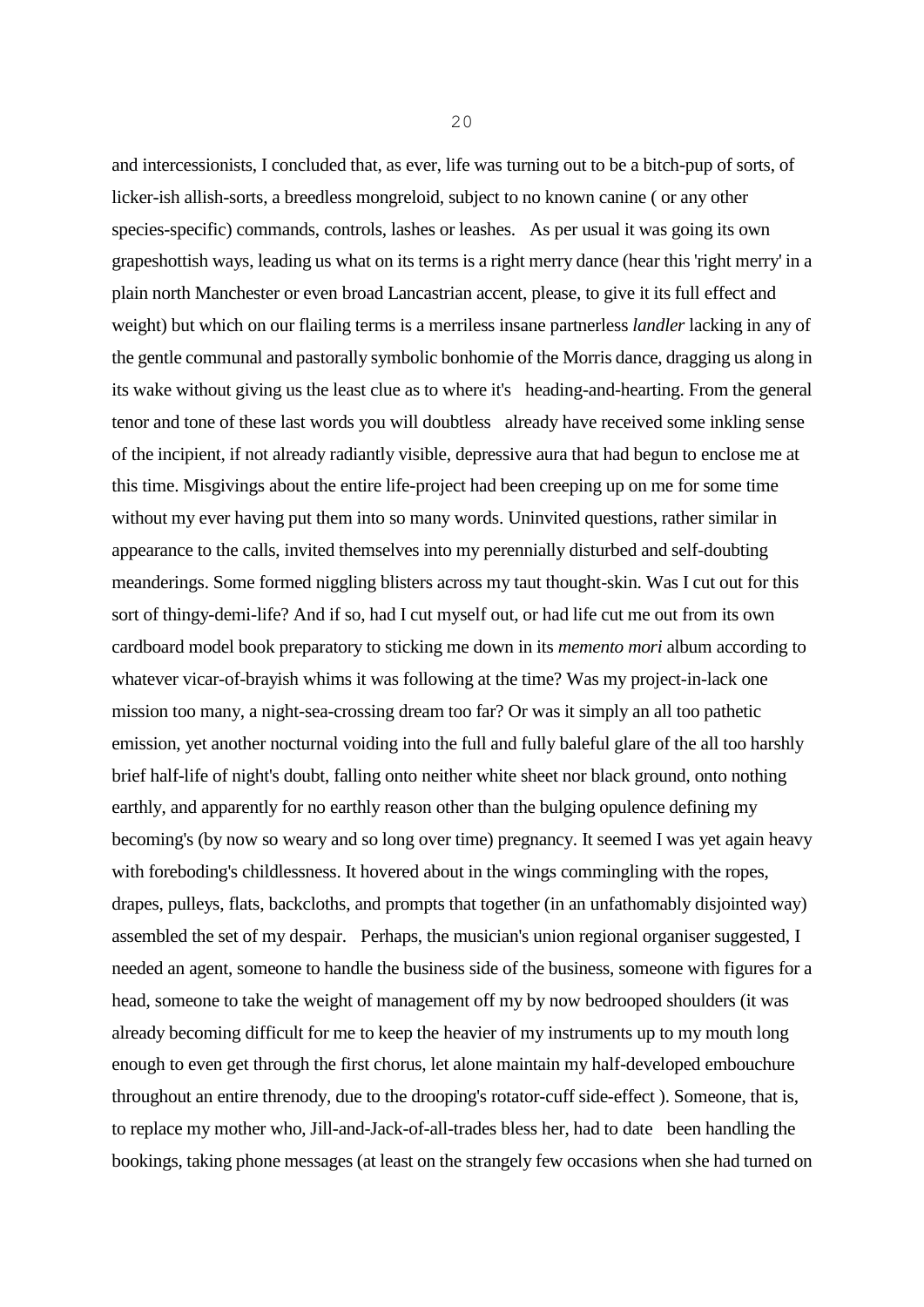her rarely worn hearing aid), and generally touting for business in the local tea-rooms where the reputation of her unquenchable thirst had, for many years now, preceded her and often provoked the management, on catching sight of her approaching, to undertake feverish stock-checks, especially of the more arcanely flavoured tea-bags of which she was a known, almost registered, adddict, or to hurriedly turn the 'open' card in their window around, switch off the lights, and to turn the key in the lock.. In any case she deserved a break from the cut-and-thrust of contractual negotiations; juggling with and putting to appropriate work phrases such as 'the party of the first part' had never exactly been her forte (nor mine either). Thus, without further ado or a backward glance at my dear old mother (now casting around somewhat despondently for ways of filling the time hanging with increasingly heavy looseness on her sadly arthritic hands, hands no longer so easily wringable), I signed up with Bootlad Miscaf Svenssonbury, a long established high street agency that specialised in placing the more unusual types of performer and entertainer. It had been founded originally by Desbert Bootlad as a one-man concern, but when the good times had started to roll, as they did occasionally even in those benighted parts and times, there was more business than he could ever hope to handle alone and expansion through amalgamation seemed an attractive proposition, especially in the light of the lucrative finely honed and cultivated client accounts brought by Eli Miscaf and Gunnar 'Sven' Svenssonbury. But, most important of all, Bootlad needed their names. To gain entry to the agency big league it was essential to have a tri-part name that could both trip off the tongue with an idiosyncratic hint of syncopation and yet still be simple enough for telephone receptionists to remember without a second thought while their minds dawdled along in neutral down some side track (nail-painting for example) far away from the gridlock of receptionism's main highway. Euphony was the key here - slick euphony as the means to suggestive associations in the ears of potential clients and customers. Bootlad's stringing together of Bootlad Miscaf Svenssonbury struck, he thought, just the right balance between youthful go-getting virulence and suavely exotic internationalism, earthed close to home through persuading Gunnar to change his name, purely for business purposes, from Svenssonberg to Svenssonbury. Nowadays ( I loved, still love, that 'nowadays' for its opening up the vastest of space-times for freeplay while seeming to hold to a direct connection with surrounding realities and the relatively recent as well as the more distant past), Bootlad had convinced the others, it was necessary to dispense with commas, hyphens, conjunctions, in fact all the formal civilities of grammar and punctuation, in the service of pure publicity and the latter's insatiable desire for the profits that could flow from what he termed 'Succinct Resonance'. To be 'out there', 'up front',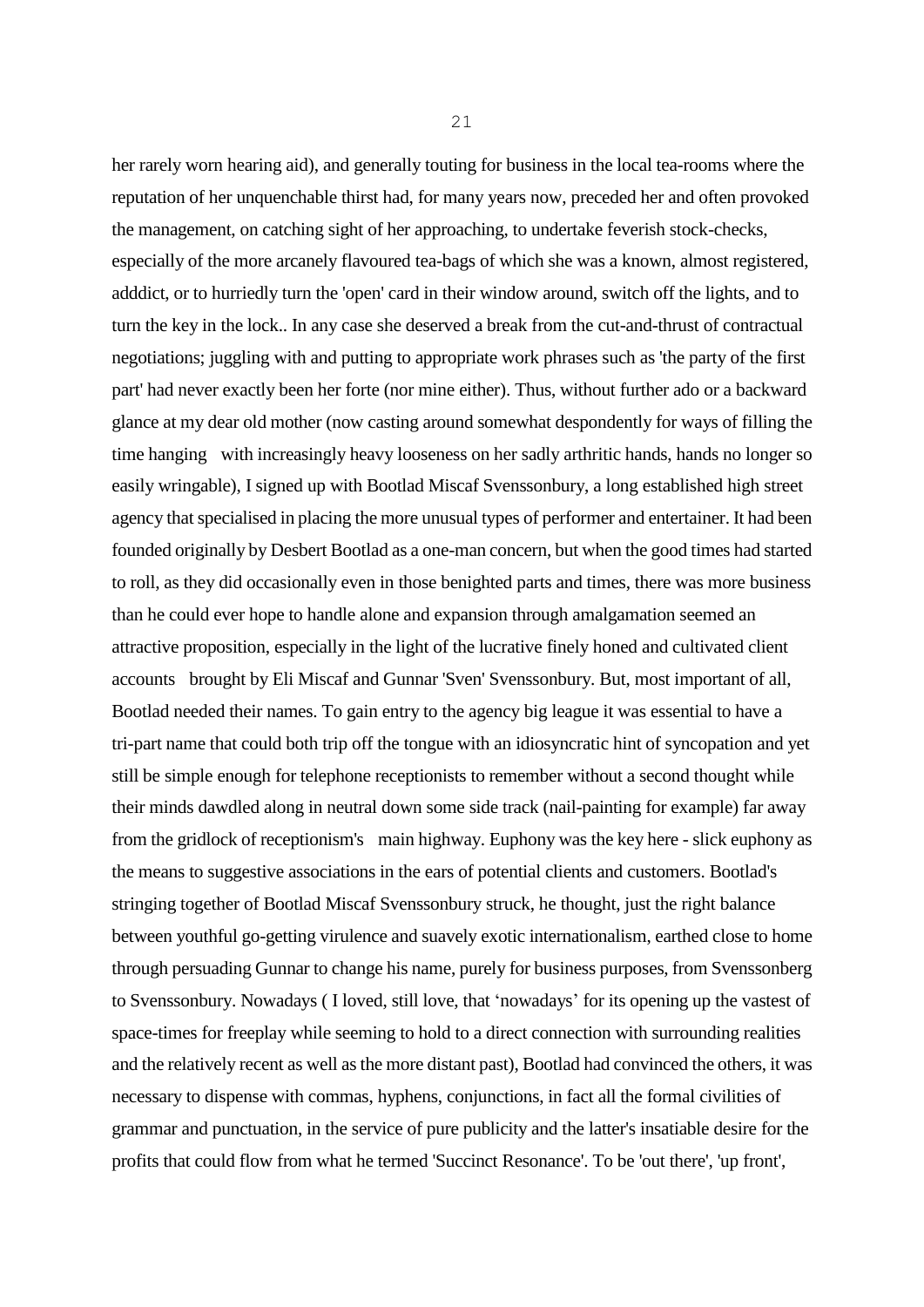leading the charge of the 'agency brigade' as he called it, one needed only tiny gaps, slight pauses, enabling name run-ons that would suggest a unit bonded tightly together, self-sufficient, a nippily mobile phalanx able to cruise the market and the info-high-and-by-ways, shooting from the hip, protected by the name-shield and warding off all comers. This resonance was thus the prime condition for agency-becoming - it made agency life possible. It was, in short, what set an agency apart from other business combinations and Bootlad was ruthless in his pursuit of the essence of agency. Having acquired their names, funding and client accounts it wasn't long before Bootlad began to sideline Eli and Gunnar; they were seen less and less frequently in the office and more and more often on the golf course. He had all the resonance he needed from the combined names of the fathers without their resounding voices as potential interferences in routine decision making and his longer term agency development plans. They were pensioned off, and handsomely rewarded for ceding rights of use of their names. With Bootlad now firmly in charge the agency played to its strengths in subtly corroding and turning inside out the taken for granted fixities of sense and trust in others that have enabled us for millennia to go about and just about get by in our everyday struggles for survival. The agency's deranging (could one even call it decreation in a strictly Stevensian sense?) of the relations between language and sense was allied to a sharp technical know-how that kept it abreast with, and often a jump or two ahead of, its rivals in the client-grabbing lists. Bootlad was renowned for his acumen in bringing together the silicon-whizz-kids and top level punsters (amphibologists to a womb-man, *petits calembours* dripping from from every pore) with first class degrees in eng-lit from our ancient universities. Together they had a happy knack of anticipating the ways critical technological shifts and un-called-for products could be subtly shaped and placed by high- and low-level word-play so that their audience's taste for whatever went into their life-recipes-and-packages was continuously undermined and redefined. In this sense Bootlad was the true heir to earlier but now failed politico-economico-socio-cultural revolutionaries. His agency was invariably the first to latch on to the latest nascent fad, find ways of overdeveloping it and pumping it up to bursting point and beyond, as happened, for example, when, following the cultic explosion of Celtic Little Rock founded by one Yfor 'Dynion Fawr' Bach, B.M.S. soon became the market leader in the placement of virtual (in this case initially bagpipe, then, almost immediately, every other manipulable intrument) ensembles, abolishing at a stroke the need for live performances through projecting moving holograms dubbed with octophonic sound systems into whatever spaces would ensure the largest audiences: what many of their competitors had dismissed as an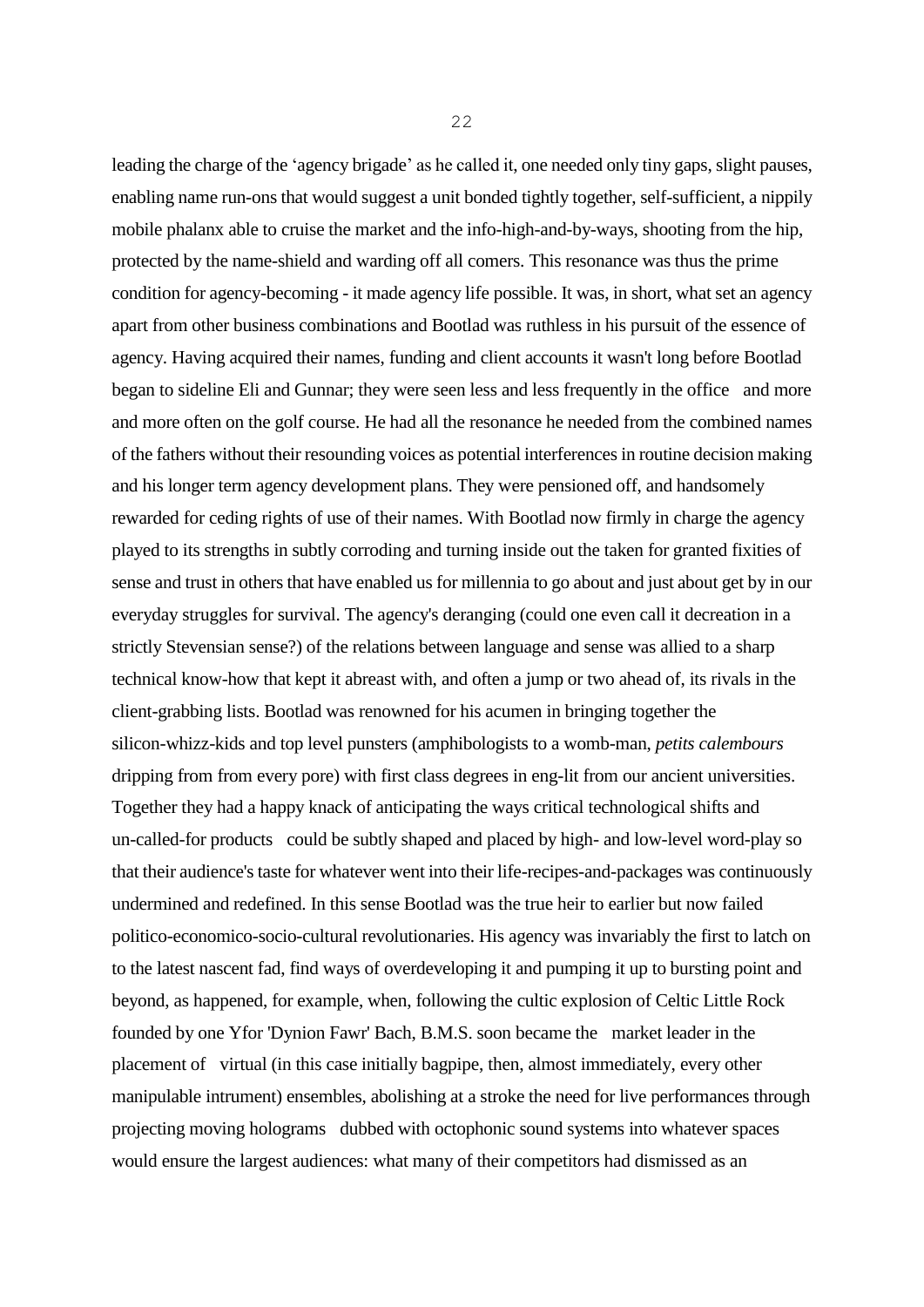unsustainable ephemeral fancy turned out to be one of their longest running and most profitable promotions, due largely to their empirically grounded readings of taste-formation derived from on-the-spot reports from their team of heavily disguised opinion researchers who would pass unrecognised among the throngs of pleasure seekers drifting aimlessly of an evening through the enfolding city's heaving erogenous zones. Whenever necessary the researchers would become *agents provocateurs* on behalf of whatever entertaining product the agency needed to push to maintain its market position. They became past-masters-and-mistresses (for the agency operated a strict policy of gender equality) at fomenting levels of expectation, desire, animated curiosity, and even passing interest in whatever products (for Bootlad everything, everybody, was always already a product, had product coded into every cell of its being) the agency currently needed to push into the limelit but intensely over-exposed inner circle of temporary, always temporary, publicly validated stardom. Naturally, Bootlad saw himself as the limestone source, the rock on which the agency's possibility was erected, of the white light of fame which shone on the disparates whom he thrust before a public gulled into gullibility by his very own methods of taste formation and promotion. And for a time I became, along with my little band, one such disparate. After listening to samples of our work and considering my collection of musical marginals he assured me that, with an image face-lift and slight shifts of emphasis in our content and presentation, he foresaw a rosy future that need not entail any substantial sacrifice of my commitment to exploring the inner and lost boundaries of convincing failure, failure, as he put it, that wears its heart-wringing pathos on its sleeve. "Your trouble to date has been," he said to me "that you are at heart and in essence a comedian, but a comedian who, for reasons that are doubtless deeply buried and of no concern to me, has so steeped himself in the mire of self-loathing that you have been unable to find, let alone explore, play upon and thus milch, that delicate balance between delirium and the near-tragic which will always have the capacity to touch, with but the merest of subtle strokes, the world's hearts. I have no doubts that, provided you follow my advice to the letter, I and my agency staff can speedily establish a market niche for you. As you know our culture has always had a soft spot for self-deprecating failure provided it is laced with something slightly sharp, bitter-sweet even. The top slot for such performing is currently vacant. I have no doubts that we at the agency can soon enough re-present you to a potentially adoring public as just the luminously translucent and heart-rendingly convincing failure, tinged with exactly the right amount of self-mocking humour, to make that slot all your own, at least for the time being. The longer term is, of course, another matter and your position will be entirely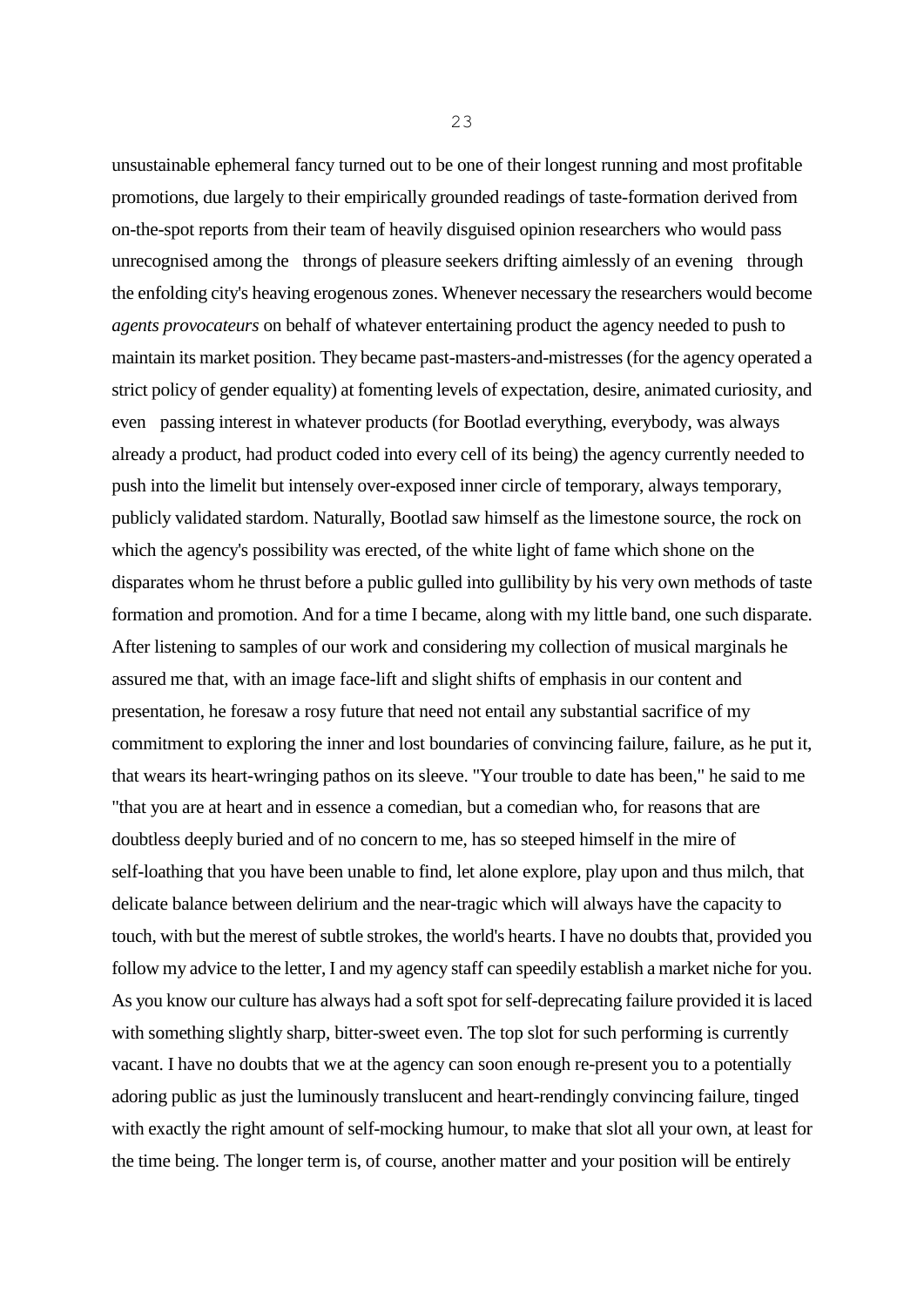dependent on the strength of your commitment to the very fickle, for an ability and willingness to endlessly re-invent yourself, at least at the surface, as something entirely different from what you were yesterday and today, is the only constant the market recognises. In the end you will have to decide for yourself whether the fickle and the failing can be reconciled. In the meantime, however, you'll find, if you stick with us, that the agency and I take our theme songs from the Darwin-Einstein songbook - Absolute Relativity and Survival of the Fittest! Adaptability to context is all, especially where every context's teetering collapsing self-disordering order emerges from the primacy of the raw struggle for survival. But from what I've seen of the strength and depth of your commitment to failure's true pathos you should stay the course for some time. Incidentally, I note that while I was talking you were jotting down some of my words. Now, just so that you are clear about this from the word go, I never give interviews and I make a habit of sueing anyone who quotes me without my personal authorisation for their very last sou." I took his message but was, am, constitutionally unable to stop jotting. Indeed, they were a vital resource for the projects that came out of my association with Bootlad's agency. His team persuaded me that the odd scribbled scraps and fragments already provided me with enough material to generate and sustain several major products (in my, at that time, unboundable naivety I went along with this even though I found it impossible to see anything I did as first and foremost a product). But he was as good as his word(s). I soon had a string of albums out in my own name that broadly occupied the field of so-called ambient music, pieces (I hesitate to call them works), sometimes brief, sometimes extended (taking their cue from various sub-fields of psychotherapy), that circled around mood-establishment and enhancement. Bootlad had spotted ways of matching up my panoply of odd-ball lost-cause instruments with the full range of human 'surface feelings' (as he called them). Using much of the material, the snatched half-phrases, fractured lines and bare notes from my jottings, I developed a form of orchestration that owed not a little (but not too much either) to the Adams-Reich minimalist legacy. With extensive over-dubbing, multi-tracking, pitch-raising and pitch-lowering (and a fair amount of repetition – the true key to the heart of 'the popular'), together with careful selection from my instrument collection, I was able to simulate previously unheard orchestral effects, for no-one had, so far as we knew, assembled whole sections of striches, ophcleides, zithers or whatever screwball combinations I chose, to produce near-concertoes, sub-symphonies, para-suites. My 'Above Us The Waves' suite, performed entirely on what I made to sound like whole sections of jaws harps of different pitches and based on Bootlad's belief that the plight of the whale would help to make this a particularly popular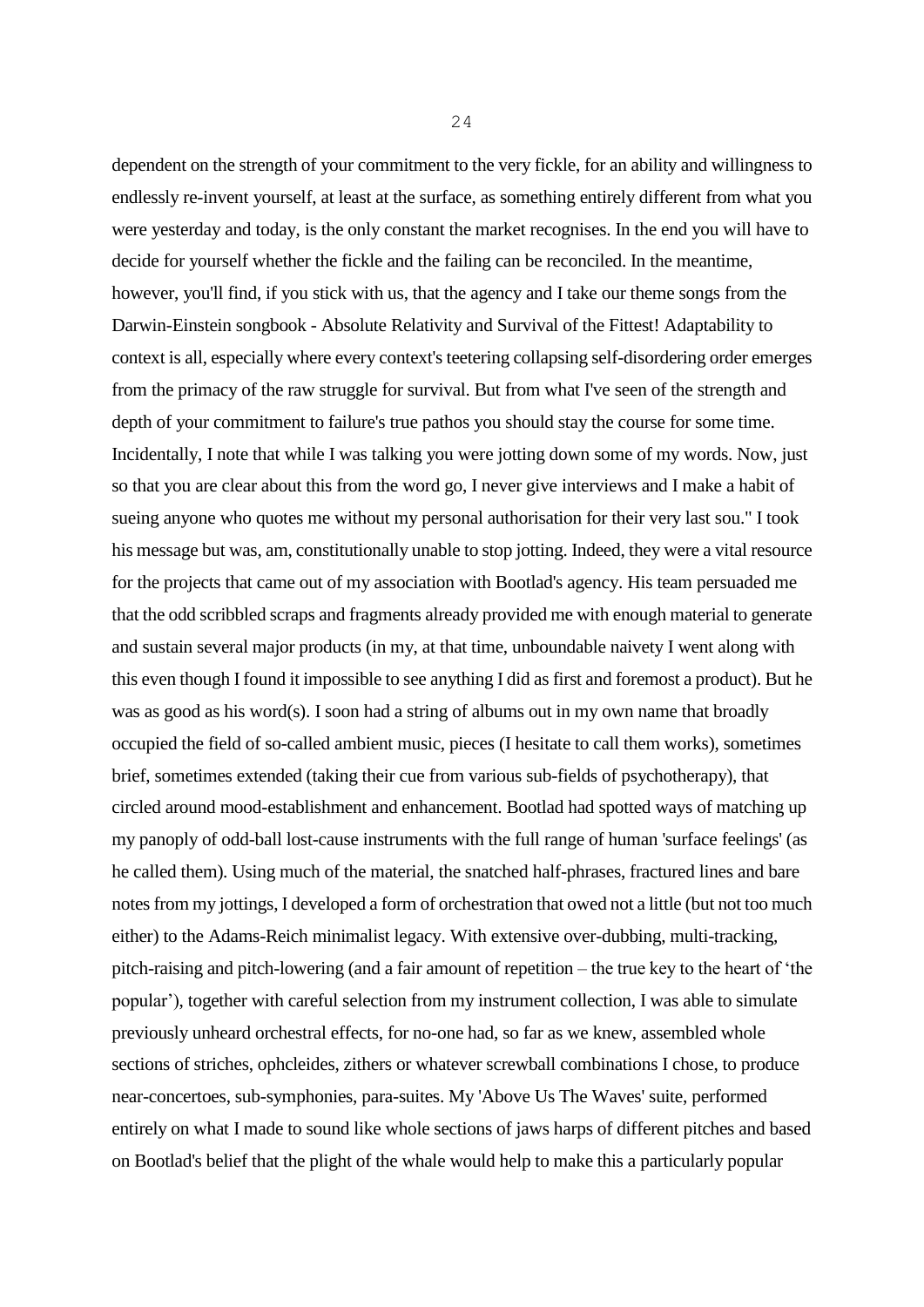album, sold very well over many weeks (there was, apparently, a very positive response to it in Iwo Jima). Of course, I and my fellow musicians knew that this couldn't last, that I, with their and Bootlad's help, was in some senses, a fad. But, musically speaking, I tried to wring the least out of it, almost managing to convince myself that to be a relatively short term fad, however briefly successful, was itself iconic of, the mark and public warrant of, true failure. My orchestrations did gradually drift out of public ear-shot, but for some time Bootlad kept me going through slight re-jiggings of my public profile. He and the agency were nothing if not completely dedicated inventors of bizarrerie, something of which was manifest, not surprisingly, in his own ways of being. Now getting on in years but still nimble enough to run fractured and fracturing rings round clients, colleagues, budding starlets, and office juniors, he had all at his beck and call, held in the palm of a hand (the left - he used the right for his currently favourite silver-knobbed and chinese lacquered cane, the knob being embossed with a scaled down model of Foucault's cranium) soiled through excessive buck-passing and palm-greasing. His fabulous personal cane collection (itself redolent, perhaps, of Bootlad's very personal response to the call of the several) had an international reputation (at any one time several were invariably out on loan to foreign galleries or touring group shows) and was especially renowned for its coverage of the late-modern period. Solidly based on his extensive purchases of examples from the earlier and market-guaranteed depressionist and suppressionist movements, he had subsequently built it up through following his own idiosyncratic taste which seemed to vary from week to week, although he claimed that he always applied his personal 'practico-aesthetico-inert' test before making a purchase of any cane. He had once told a journalist-cum-cane-critic that, 'A cane not only has to look right it has to do its job of supporting my now not inconsiderable weight. It has to enable me to stand my ground, walk my walk, while offering me materials for, hopefully, sublime contemplation. I want each cane to carry me to its other side, the cane's beyond. Every can has to be able.' Drawn from every possible contemporary trend, school and tendency, including many tendencies consisting of only one cane maker, his seemingly exhaustive (exhaustive in the sense that it was devoted to examples: he wanted at least one of every type of cane precisely because each was first and foremost for him an example, an exemplary cane, a cane to exemplify the group-type of which it was presumed (by the sub-community of cane critics-come-collectors) to be a member, rather than a cane as such, a cane in and for itself ) collection thus included the most clean-lined simple canes devoid of any distinguishing mark other than their sheer plain but strong elegance, through a vast array of machine-moulded, hand-modelled/carved/inscribed (with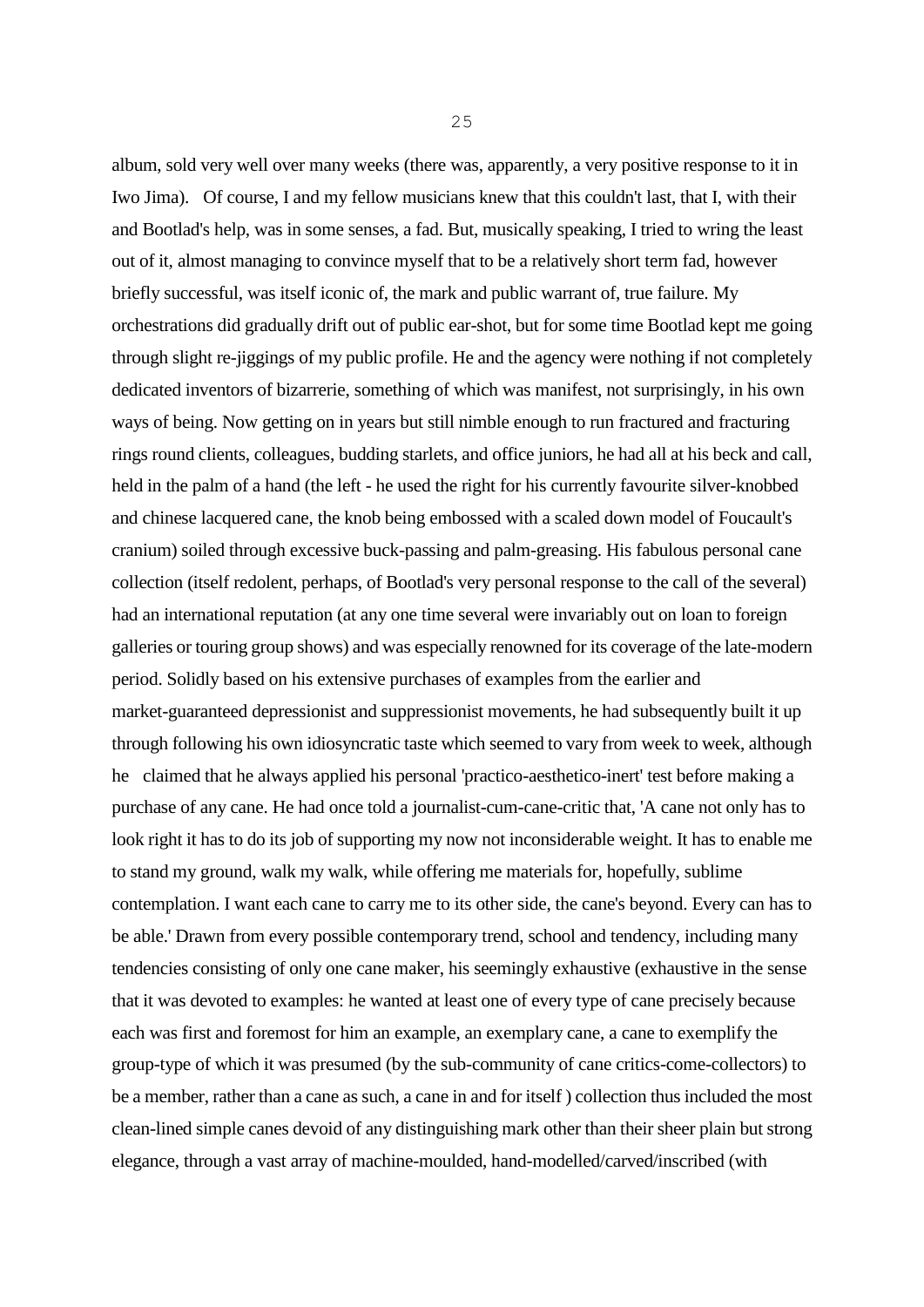organic or geometric motifs and patterns and sometimes combinations of the two, sometimes with apparently random marks and scrawls, sometimes with indecipherable endless baroque curlicues), monotonal/multi-coloured, bricollaged, multi-materialled, light-/heavy-weight, sans-ferrule/ferruled, and even one or two, unrecognisable as canes, that he claimed had been made to undermine the whole concept of cane-ness but which nevertheless met his criteria of corporeal support. It was a frequent habit of his before leaving the office, having staggered doorwards, to stop, swivel clumsily round using his current cane as precarious support, and deliver a brief but pithy peroration to the staff on some aspect of the firm's business or his own peculiar interests. Swaying on his cane, while seeming to lean for support with his right hand on his favourite secretary's shoulder, although in effect, as was plain for even the most casual observer to note, undertaking, searchingly, probingly, cutaneous massage of the nearest available pleasure (or at least what gave him pleasure; whether the recipient was pleasured is rather less certain as straight faces were the order of the day according to the informal office code of response to boss's up-touchings) zone with his already bony fingers, he would declaim with his customary peremptorily authoritarian charm something such as (and I transcribe here an actual, but at the same typical and well-remembered speech, that I had jotted down at the time, as was and is my invariable wont, in my little musipad), "It's cane time folks. I have an insatiable desire for another cane, a cane with a diffference, and I need it now. In fact, I need many canes to give me grounds for choice. Yes, bring me many canes forthwith if you please. Canes with different weights, balances, responses - rubber-ferruled, metal-ferruled, ferrule-free even! Canes concealing slimline mobile phones or games consoles within their capacious hollows... doubling canes concealing razor sharp rapiers or the smoothest of rolling pins... canes caparisoned in decorative folderols… pliable canes, canes for the disabled-at-heart, useless canes, cool canes, canes for the emotionally labile, therapeutic canes… canes fresh from the hippest of caning studios and dust-caked canes from distant cultures where the hand-loom and the euonymous crutch still rule! Canes, thus, for every terrain and eventuality, especially now that I limp slightly. Yet surely, like all of us in one way or another, I have always limped, nay on occasion positively staggered through life. Looking back I find I have always needed the comfort of a cane's support for the finally unsupportable. Furthermore, my cane is my distinction, fulfilling the dual function of support and drawing attention to, accentuating, the difference of my limping being. Aaaah, if only they made canes purely for the spirit instead of these hybrids that fill my many-roomed mansions and galleries! Yet today I shall make a break with habit and select a cane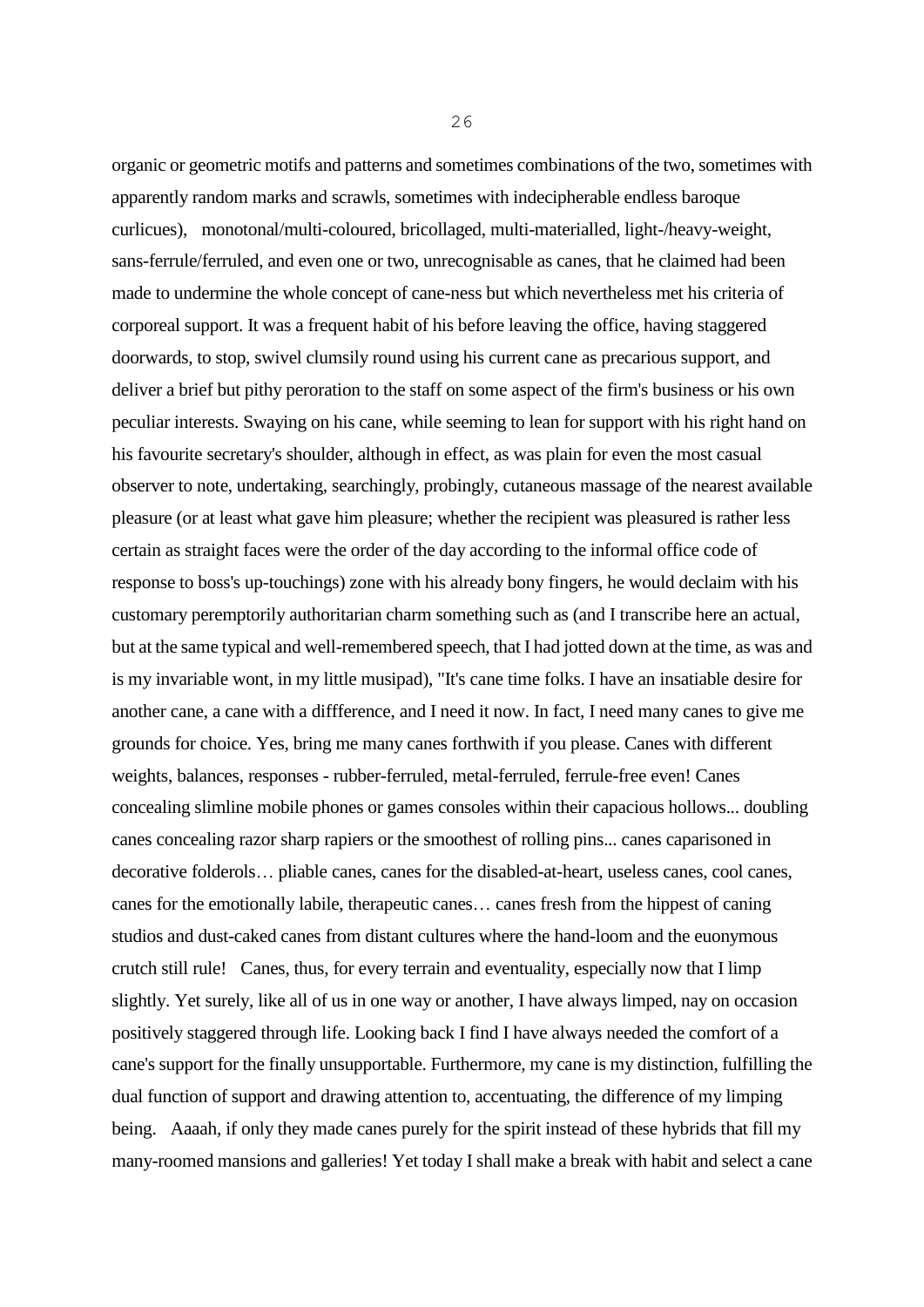entirely on practical criteria - strength, flexibility, weight and cost! Never before has it occurred to me to seek out and select from the entire range of canes, one just for getting, simply for hobbling, by. Yes, and perhaps even for defending myself against the occasional passing raffish rascal, rogue or vagabond. Indeed, in these blighted inner alleyways hereabouts, knobkerries, trusty ashplants, pandy bats as such, have their uses do they not? Times are brazen. Yet I shall continue to tap-tap my way across the humpy-bumpy steppes that constitute agency terrain, always in the hope of stumbling upon new shards of undeveloped talent to which I, together with your own inestimable contributions, could apply my indubitable shyster skills in market-foisting. My limp, I believe, helps secure the sympathy vote." And so on, and on, and on... In other circumstances such an outburst might have been taken as clear evidence of incipient if not an already englobing dementia, but in the agency office, surrounded by blind hagiographers, and simpering hangers-on (from whom, on my occasional visits to the office, I always tried discreetly to distance myself ), Bootlad was batting on an easy wicket. Within a few minutes an underling would (and did in fact in this particular case) return with a casket of new canes of every shape and hue from which the maestro (for that is how he liked to be addressed and referred to both in and out of office hours, as in 'Maestro Bootlad will see you now, sir' or 'Maestro Bootlad requests the pleasure of your company for highballs on the terrace at...' and so on) could select at his leisure and in the more or less certain knowledge that whatever he chose would turn out to be a freebie, 'on the house' of whatever supplier might be seeking to curry favour and preference in advance of some as yet unknowable future commercial occasion. Occasionally too, as he was leaving the office, he would turn round and, framed in the penumbra of the office doorway, but picked out by a spotlight installed for that very purpose, eyes wandering vaguely across the far wall above eye-contact level, he would deliver a brief homily addressed to all in general but no-one in particular in which he would raise some mundane clause of company policy to great rhetorical heights, presumably in the hope of concentrating his employees always wandering minds in ways that would enhance both their own careering and the agency's fiduciary power. Here is a typical example drawn at random from my musipad, for I still maintained my avid jotting even under those bureaucratically constrained and all too public conditions: "Beware, my dears, of the swamping powers of the all-too-ordinary... there will be points along the multitude of your ways, inevitably, where the immeasurable and always incandescing pre-mercurial sublime self-involutes into the oh-so-countable busmile of the journey-to-and-from-work. Do not blame this on yourself. Simply make a resolution to turn things, whether outside or in, inside out. It may not quite do the trick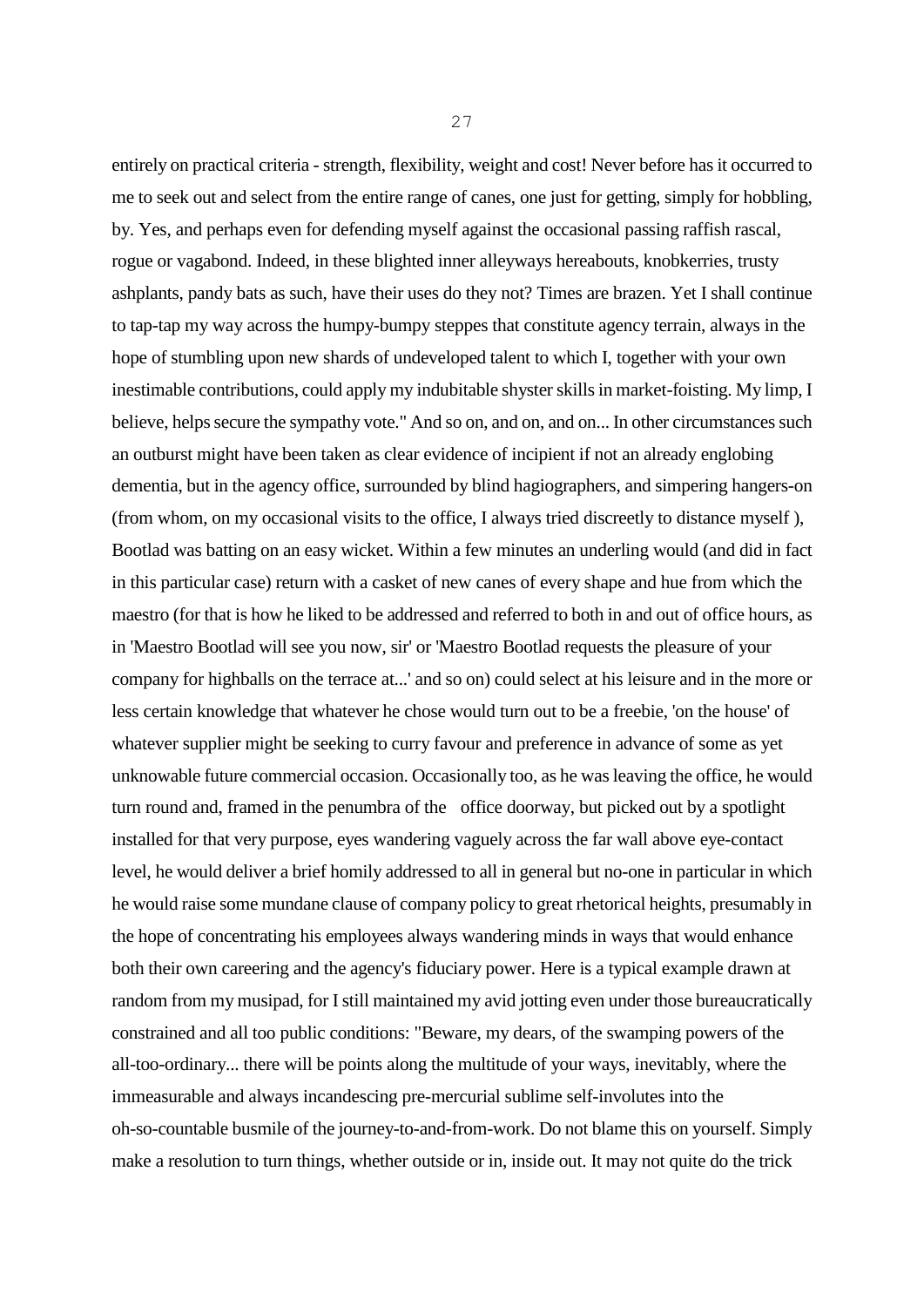but it should, fortunately, make you late for work, and we, your friendly family agency, always delighting in celebrating the exceptional, will, in spite of your tardiness, stand to make great gains from the fresh imaginative input that will undoubtedly be sequent to your enforced but brief delay. We shall all, folks, in short, be quids in!" So saying he would turn on his heel, arms akimbo and cane jutting rakishly if clumsily out to one side (thus, while giving his performance a jauntily dramatic edge, giving the lie both to his declared need for canely support and, by extension, any trust we might have placed in his judgments and assurances), and head off for his personal horse-drawn buggy (an effete affectation, given the traffic-choked streets of the encasing metropolis, yet whose conspicuous display he felt would assist in marking him and the agency out from its more mundane competitors) to be whisked at no more than gentle amble homewards to their crumbling manor beyond the *banlieu* by Old Ned, his faithful ostler. Company rumour had it that Ned used to be Bootlad's batman in the days when men had an opportunity to be real men. After demob, a lost soul, he ended up offering his services to his old superior in exchange for board and lodgings. They were made for each other, for Ned enjoyed nothing more than flexing his own linguistic muscles, often, one felt, not with the hope of advancing human understanding or for sheer pleasure but more as a goad to Bootlad, to urge him on to more and more verbal floridity. One evening - it seems another world away now - the three of us were squashed together in the buggy (they were to drop me off at 'The Haywain' where I was due to be playing that night) with Ned in the middle, vaguely in charge of Hoof (for that was their nag's name). Ned began to clear his throat, a gob of catarrh-weighted spittle flew past me and hit the kerb with the customary inimitable and self-scattering splat. I immediately reached for my musipad (in spite of the all too cramped conditions making writing a task too far, nevertheless...), licked my blue carbon pencil and waited in eager anticipation. I was not to be disappointed. Gesturing vaguely with his whip (never yet used on old Hoof who could have done the journey to and from work blindfolded and hobbled) towards the distant horizonal line of blue and largely unremembered hills (for we 'dwelt' (oh if only such true dwelling were possible now, here!) in an essentially post-urban culture in which the rural-beyond and the truly distant, the awesomely mountainous and mountainously awesome other, had been effectively collapsed into and were represented as an ephemeral virtual category, mouse-clickingly available in what seems like no time at all as a polychrome shimmer of substanceless pixels entirely dependent on the all-encasing info-spectacle), he began to speak slowly but clearly and with no little intensity of expression. I scribbled as furiously and furtively as the buggy-crush would allow. This is the gist of my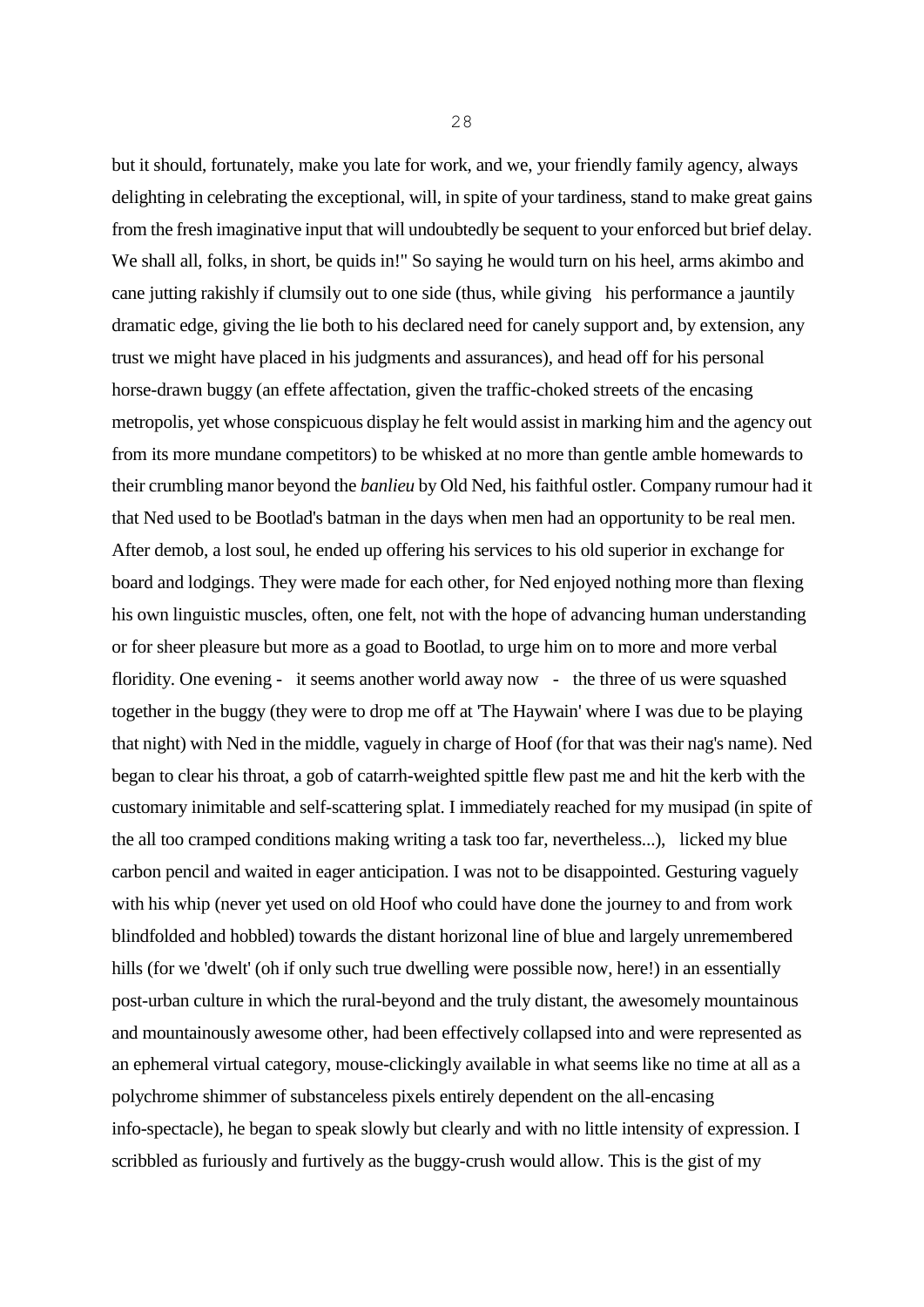transcription re-framed ever so slightly to rectify slips of the pencil due to Hoof's somewhat ungainly (he was after all some three score years and eleven in horse-years-equivalent) perambulations: "Very occasionally through the fogs, seemingly flung far to the side of our paths worn into familiarity by the horny feet of need, lost blooms of isolation can just about be made out...", here he seemed to indicate a distant grove of withered pawlonias at the edge of a long-abandoned estate, their leaves, as big as the ears of Indian calf-elephants, plummeted irregularly on to the dessicated loam beneath, "... still glowing with the after-burn of the energy they had to generate to cut themselves off, to put themselves beyond conversation, beyond repair. Ungatherable, they scintillate their separation, glinting dully with the virtue of their selfless loneliness. It's for our own good." This assertion about the relation between what was supposedly good for us and the pawlonia's definitive otherness (yes, but to what, to what, I kept asking myself) distracted me and before I knew it I was deep in some aberrant reverie that left Bootlad, Ned and Hoof far behind even though we couldn't be closer (I could barely breathe and my spirations were not helped by the all too regular halitotic waves, issuing doubtless from the shreds of stale beef tucked, since lunchtime, between Ned's ochre-flecked molars, upper and lower case, that, cloudlike encircled our little party as we jogged along ). When I began to come to, Bootlad was already well advanced in some answering disclaimer whose point, as far as I could grasp, was that it was not merely the melancholy pawlonias, nor even the plant king-and-queen-dom itself as he put it, that were constitutively lonely but that indeed every form of non-human life was encased in its own specific loneliness. Further, he suggested, we supposed human beings are now beginning to realise practically our own fundamental isolation as we hurl ourselves so furiously ahead of ourselves into our own inhumanity, a process he and the agency, he added, were only too pleased to contribute to, considering the appalling legacy of everything that has been done to date in the name of the human. He seemed to stop just short of invoking a radical anti-humanism, of taking up a position from which everything we gather within the word 'human' might be shown to have been overtaken and overcome by, subsumed under, some extra-human but infinitely superior form (yes it would have to have a form even if said form would inevitably not be amenable to all the processes we humans employ to recognise and plot form) which might have required him to treat us all, all us all-too-human humans that is, as inhuman. Clearly he was stepping back from the brink on this one perhaps because, as a good clubman, a confirmed joiner (army, agency, and club as witnesses to this joining), he believed that the human (as long as it was not treated as both the habitual standard bearer and barbican of an essentially male fort), and thus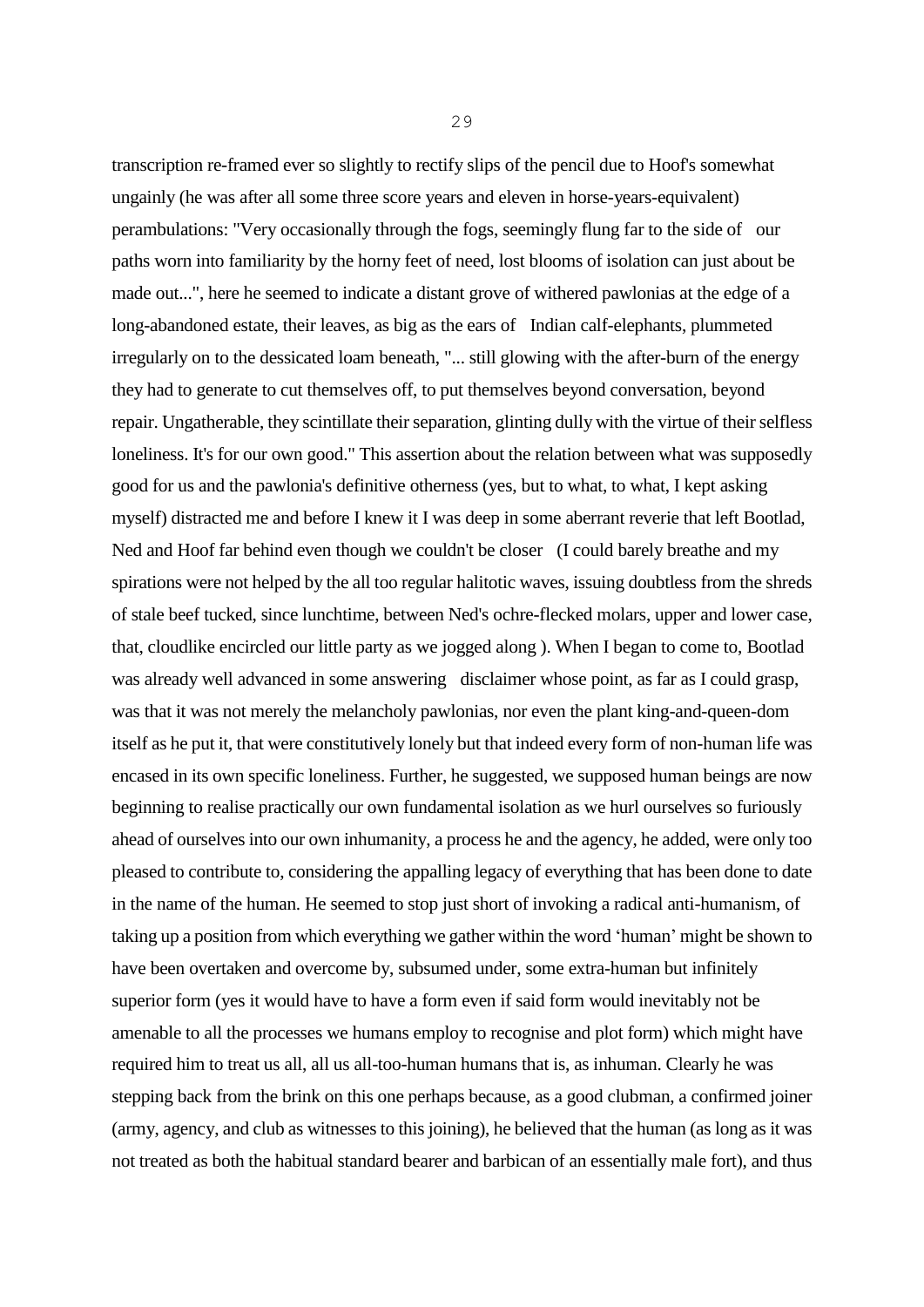its attendant humanism, seem typically to have borne within themselves, however inchoately and implicitly, some passing sense of a necessary togetherness, of a vital being-at-one of babies, children, women and men, of, dare I say it, community (although always and still a far distant community-yet-to-come). I strongly suspected that he wished at all costs (it would certainly be bad for agency business) to sidestep the debilitating post- or anti-human alternative (admittedly as yet some way beyond the foreseeable future but still nevertheless on the cards, and, perhaps implicit in our unstoppably driven bewitchment by speed, our one-out-all-out fixation on getting away from any here that we find ourselves in as fast as we can) in which we poor un-humans, a rag-bag of singular lonelinesses, would be condemned (or, better perhaps, would have condemned ourselves) to an eternal planet-hopping vagrancy (and all this still managing to avoid the spiky problem of language (Bootlad's, Ned's and Hoof's (other-directed neighings) and my own (not that any one or more of us owns it in any sense whatsoever) necessarily included). At least he left a glimmer of hope for the com- of community without expatiating on the possibility for any actual accomplishment of same. It was as if he recognised, tacitly perhaps, just what a disaster every previous attempt to found and ground a community amid the ruins of its struggle with its immediate predecessors had been. We had in any case reached 'The Haywain'. I alighted with thanks. The buggy began to fade in the gathering gloom, its two gesticulating passengers talking as usual over and past each other with cheerful gusto but without either of them showing the least interest in finessing the other. Such animated talking-past appeared to be the very point of their versation and itself seemed almost intended, as it were, to exemplify the very lack of community's com- that had been their recent topic; the quirky spark that kept their relation alight came from the constant clash of two ancient rusting flintlocks which endlessly re-generated and highlighted their agreement only to disagree, and thus their particularising of the universally necessary non-contractual basis of every contract - trust in and some kind, however temporary and contrived, of affection (and maybe even love in whatever convoluted and strange form) for the other party. And party did indeed seem appropriate to the case for it suggested that each side was already a gathering of several parts, a coming together of these bits on each occasion to form a party's fleeting unity, or, if not unity, at least an alliance that might hold for the time being, always just for the time being, through a holding that could have no definable locatable boundaries, for the holding-in-check, -in-place, of the parties would enfold both of them, and in this enfolding be outside, beyond, each. Moreover, party hinted at the celebratory, the fall-about-time of the memorialising piss-up, the shared and dizzying lash-and-lush-up that at the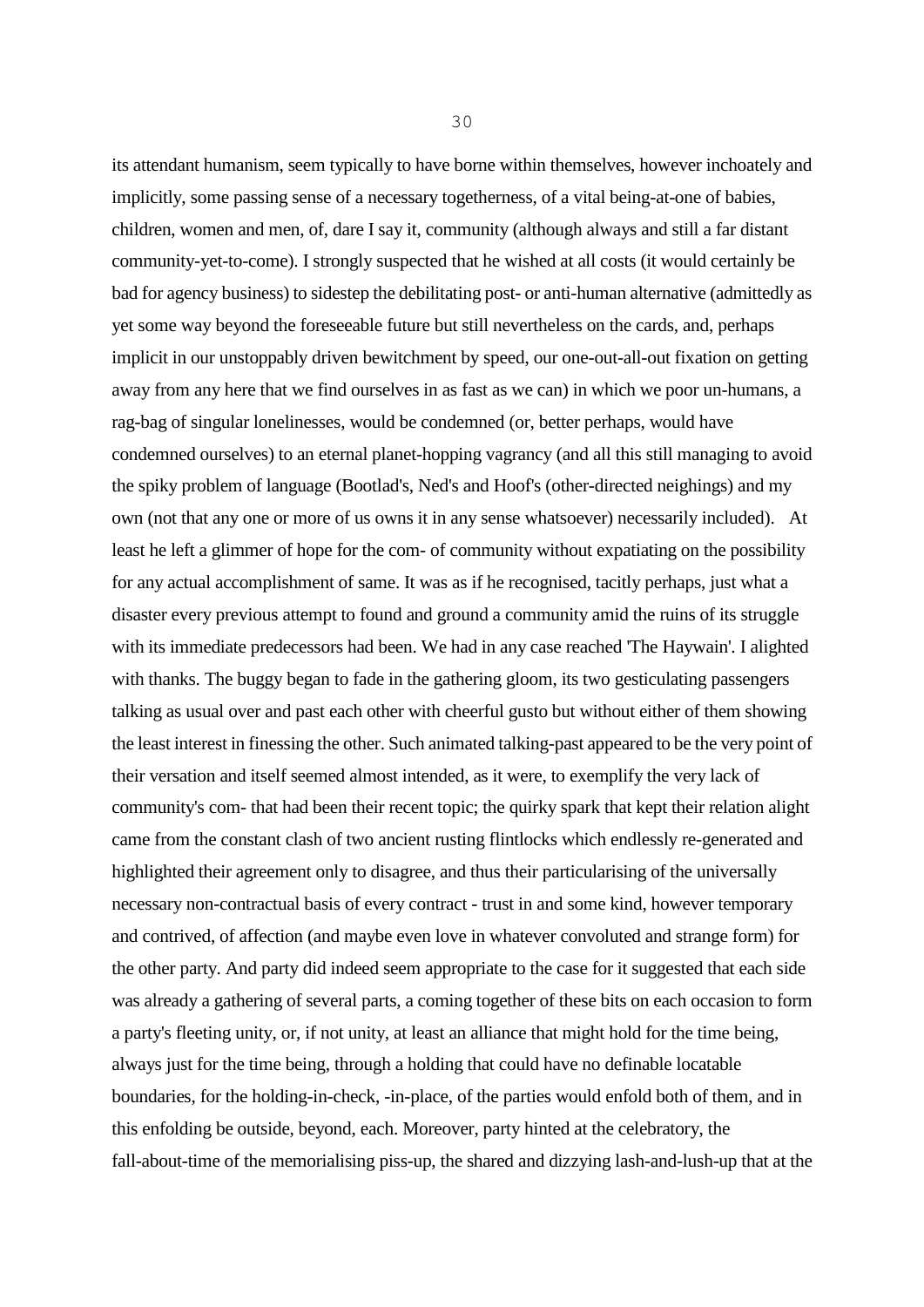time, but always only at the time, seems worth a googleplex of migrainous hangovers and which is entirely sufficient to the occasion and decaying moments of its passing. I felt dizzy myself. I could still just hear the arhythmic clipfer-clopfer of Hoof's hooves, as he, bless his muddied old fetlocks, stumbled (he was still recovering from his most recent bout of sallenders (a.k.a. sellanders) in the treatment of which Ned had, over the years, the many, many years, become a dab hand through dabbing on a range of herbal remedies and poultices the recipes for which he kept close to his chest) on, deaf as a stone, in the general direction of home and the cane mausoleum. I clung on to a lamp-post to steady myself. I thought I could hear voices, several voices, simultaneously. Were the calls finally getting their acts together and beginning to converge on me in and as one babelic scream, out to get their own back for the years of totally inadequate responses which I had so pathetically dished up? Had the combined movements, smells, sights and insane sounds ( Bootlad's and Ned's self-absorbed ramblings) of my recent buggy-ride begun to jolt me out of my, to date complete but mystifying, thralldom to the so-called calls? Perhaps an answer was lying right there, here, well - here and there, in my own very words, for had I not just said to myself that I thought I could hear voices, only thought, not had actually heard them? And then again had I not just referred to the calls as 'so-called' calls? Only, after all, after all these years of calls, 'so-called' calls! Could I have been fooling myself all this time through slights of speech, all too hasty and unquestioning slights of speech, slights of speech weighted down by thoughtless thoughts, in which I had so casually elided calls and voices, treating them as interchangeable, as one and the same? Had I endlessly and without a moment's thoughtful reflection translated those odd take-overs I named as 'calls' into voices, which I then assumed (pretended?) I was hearing gabbing away to themselves and me simultaneously? The awful possibility was beginning to dawn on me that all this time I had only been listening to myself, to my own all-too fictive voice-throwings. Perhaps what I (and of course many others, but maybe they knew this already) had been calling calls had nothing whatsoever to do with any kind of voice. For of course coming from within they were always necessarily silent, could not have been already resoundingly vocal. No, it had been I who had forced voices and words into and through them, changing them doubtless beyond recognition, stopping them dead in their tracks. There couldn't have been much left of them, poor things, whatever they were, after I had finished my impositions, projections and voice-hurlings. The multiple, the many, the several, indeed! What could I have been thinking about! Too much, yet nothing like enough of what the calls, whatever they were, called for, whatever that might be! And I still didn't know. Didn't have the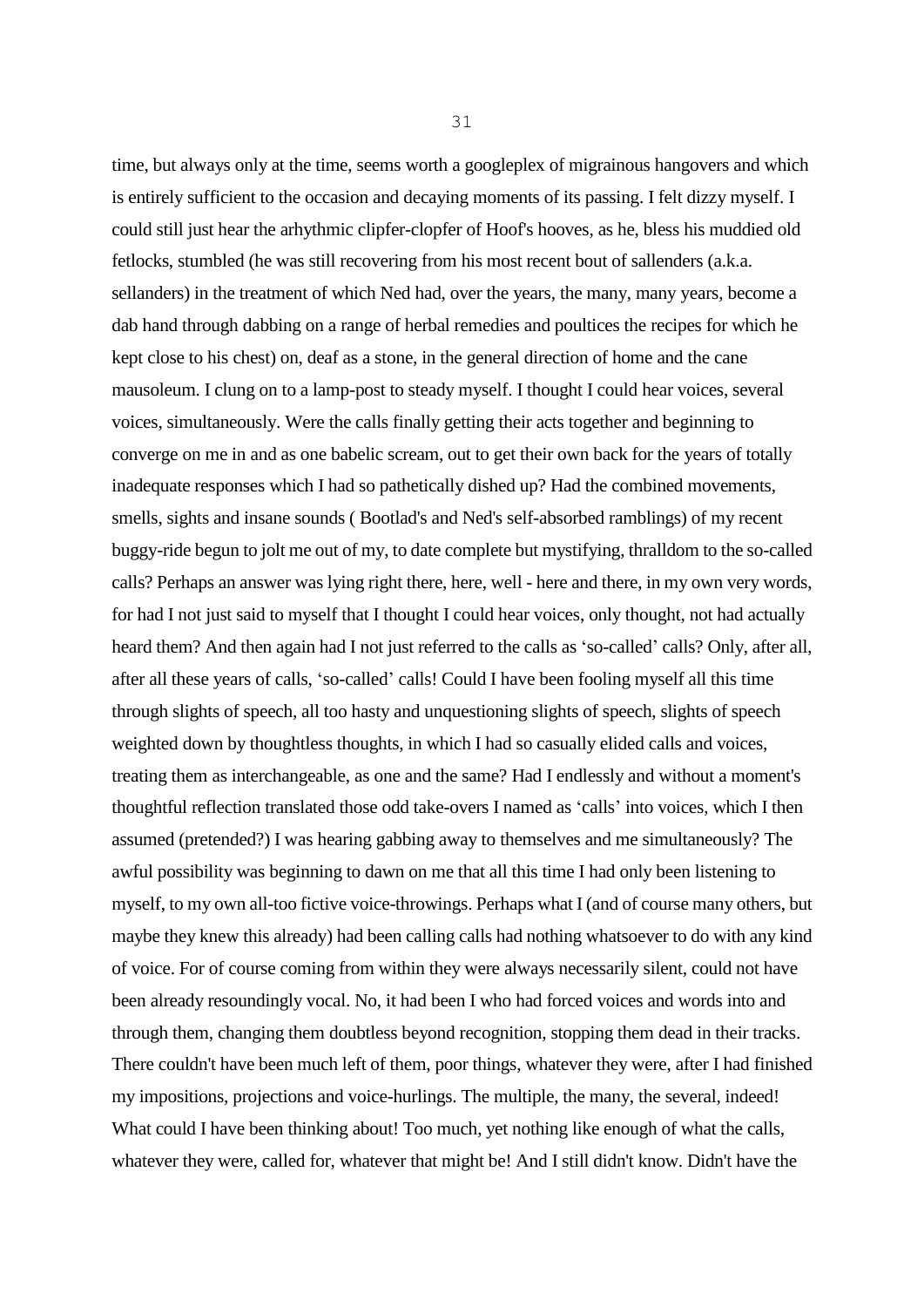least idea. Nor did I have any idea how to get off this utterly mistaken track which I'd been following for so long now. I'd definitely become set, nay - deeply rooted, in the error of my life-ways. The vague but minatory outline of a sense of an upcoming ending seemed to loom before me, a no-shaped hollow drawing me inexorably into itself. It was crisis time again, but this time it felt like a crisis of a different order to those passing events, essentially trivial hiccups in the resolutely stable order of the everyday, which I had been used to labelling as crises and which were invariably related to the peculiar challenges laid down by the calls as I tried to interpret them. This time though it felt as if 'being', using me as its medium, was trying strenuously to bend itself out of shape, forcing itself back through itself, and thus through me (the little that was left of little old 'me' after all these years of donation to the several), almost to the point of implosive collapse. I needed time to think, but I was in no state to undertake the both everso-wide ranging and yet vertiginously narrow surface dialectic the situation seemed to be screaming out for. And I was due on the bandstand for the evening's first set (we were once again the supporting act) in five minutes. Glancing over to the car park I could see the empty cars of Anita, Conchita, Rita and Eustachia; even now they would be tuning up, warming up, doing their Alexander technique routines to defray the worst costs of the stage-fright endemic to all fourth rankers and below. I remembered the blue unremembered hills towards which Ned had so recently gestured and which, as I turned away from 'The Haywain', I could still just glimpse in the far far distance through the by now rapidly darkening gloom. Perhaps, a voice seemed to whisper to me, this was a *carpe diem* moment (although I had always thought it odd that one was instructed to seize an entire day, for surely the essential challenge was to grasp the fleeting instant, however small or grand it was taken to be; *carpe momentum temporis* might thus be a more apposite, although undoubtedly less succinct apophthegm; and if slightly more time was needed, as well it might be, why not hour-seizing - *carpe horam*? Further, might it not be even more challenging and necessary to grasp the night in all its unfathomability in some kind of incandescent *carpe noctem* flash? And then there were those zone-times of transition and mutation - dusk and dawn - when things no longer subsist in their cold-light-of-day clarity; how wonderful to seize them in their essential ambi- or multiguous vagueness. But could one even think of seizing something so lacking in dimension? Probably not. And in any case (in every case?), why seizure? Were we not now adrift in times when something more subtle, less brutal, than seizing's sudden brazen and raptor-like violence was called for? Should we not be considering much more seriously a different kind of relation to the day, one maybe that sought to make the most of the day and its moments by caring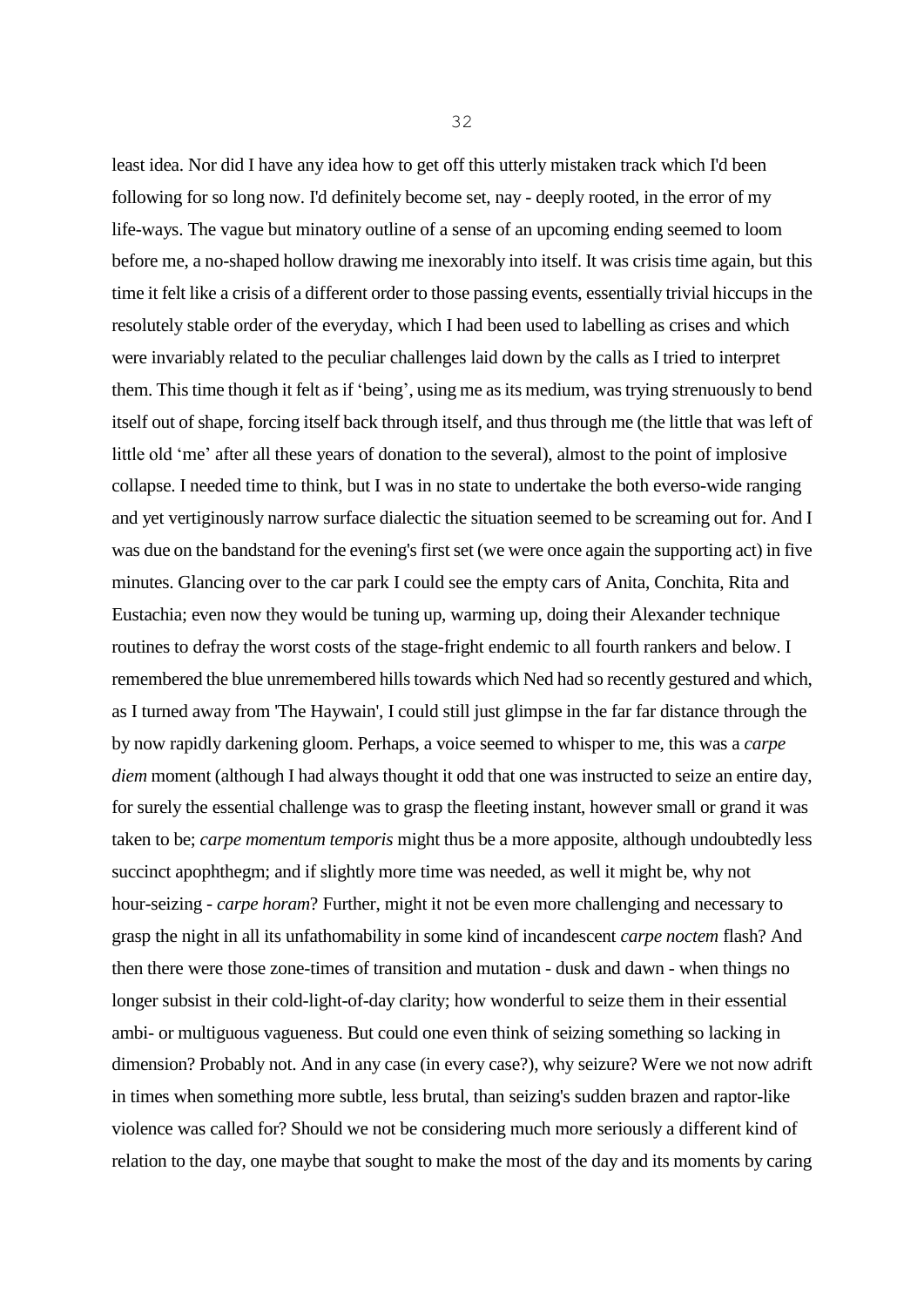for it, embracing it, protecting it from itself perhaps? In so doing might we not release more, and thus find and eventually make more, of ourselves than seizure, in its self-insulating hardening, could ever hope to deliver? Shouldn't we be trying to save, not seize, the day both on its and our behalf? If so, *serva diem* might fit the bill more appositely ). But how was I to know? Pondering these things I tried to stand off from and glance back at myself from somewhere a little to one side. I was not a pretty sight. Still clinging to the lamp-post, my jaw gaped, my left leg was askew and jerking spasmodically, bearing no obvious relation to the catatonia gripping my right. From this distance I was finding it difficult to focus on my eyes as they lolled this way and that apparently independently and, in any case, they were what I was trying to use to catch this very glimpse of myself - I was obviously asking too much of them and myself. Eyes are not cut out for this sort of work if work it can be called. Clearly I was in no condition to seize anything other than the lamp post. Yet it did seem, as luck would have it, as if Chance, seemingly passing by in all her delightfully opportune finery at that very, but still unseized, moment, was trying to tell me something, something like, "...this maybe your last chance, son, I can't guarantee I'll be passing your way again..." Perhaps I was indeed being called, called away even. But not by any voice, no, there was no sound to be heard. Rather I was overtaken by and succumbed to an urge, a sucking force that was withdrawing some crucial part of me from myself and towards a zone of response. The part dragged the rest of me will-me-nill-me in its wake leaving me with no choice but to cooperate with being's apparently successful attempt to turn me inside out. Still clinging to the post with my right hand, I stretched out tentatively with my left and felt for chance's proferred hand. There was nothing there but an unfingerable gap through which I was being drawn, will-less by now and newly ductile, towards the nearby phone booth into which I was sucked, as if by a vacuum. The door closed gently but firmly behind me. So this was what it was to be called! Voicelessly. Truly. Truly? I could never be that certain. But it seemed clear enough, almost unequivocal - the several intoning as one and in utter silence for the first time! Not even a hum, a drone or a whisper, just a reverbless suck-urging drawing me into the calling zone, urging me to make a call, perhaps a definitive call. Most people seemed to wait all their lives for someone, anyone, to give them a call, only to receive it at, as, their very last moment. Now perhaps I was to be graced with the one right call, the call that the moment itself called for on my behalf. But, make no mistake, this wasn't a matter of my seizing some moment which would otherwise have passed me by. Far from it, for the initiative lay entirely with and in the moment. Believe me I had nothing

to do with it. The moment, for unreasons of its own, singled me out. Before I knew it the receiver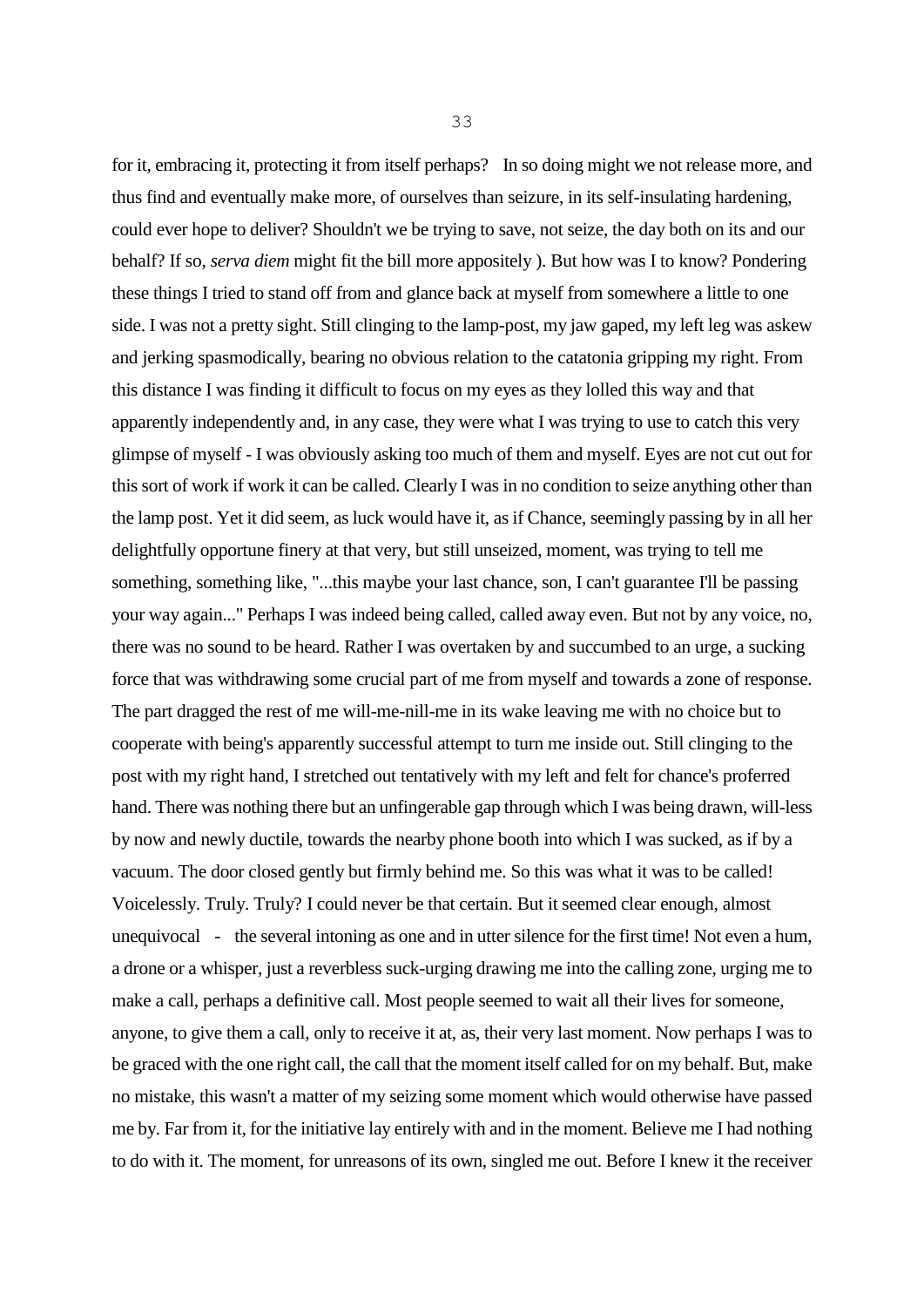was in my left hand and my right hand was, unbeknown to myself, already dialling. Stammering into the mouthpiece I asked the barman at 'The Haywain' to call Eustachia to the phone and almost immediately I heard myself, or someone sounding very like me, babbling with a seemingly stage-managed incoherence that would surely help to strengthen what had already begun to feel like, to jell into, a rock-hard case. Feeling more confident, I began to get a grip of the bits that were left of my former self, and, still somewhat haltingly and gingerly, I played the sympathy card (drawing here somewhat on my admiring memories of Bootlad and his distinguishing cane) and explained to Eustachia (soon, I later heard, to become Eustachita in order to give the by-then all-girl band a certain euphonious singularity, but I jump ahead of myself) that my doctor had ordered me to have a complete and long-term rest in order to give myself the best chance of recovery from the incessant round of debilitating nervous migraines, the latest of which I was even now in the throes of, and which so frequently made me late for gigs (the band was often in the middle of their third or fourth number before I would stagger on to the bandstand rubbing my temples and clasping an ice-pack to the back of my throbbing neck). As I had anticipated, although suitably condoling about my current apparent plight, she sounded quietly satisfied and then overtly delighted when, to smooth my exit, I offered her the band leadership, promising to forward to her the gig book containing details of our few remaining bookings. She positively gushed and, in her turn, she promised to hold my chair (as it's called, although, no matter how cumbersome the instrument on which I was performing, I invariably performed standing up in order to better project the dynamics of failure to an often restive audience) open for me in case I should want to make an earlier return than I currently anticipated. Reeling slightly from the momentous seizure, I put the phone down and left the booth. Chance was nowhere in sight. I was very much on my own. But, looking back towards 'The Haywain', from which the muffled and slightly off-key sounds of the opening number were now drifting, I realised that this break with the daily effort of generating a hopefully rounded performance of convincing weakness (a quotidian cycle about which, I could now see, I had become far too matter-of-factly complacent), could be just what I needed to revivify, to take into entirely new meadows (Datchett's other), my waning involvement with failure's weak allure. Why, the phone call might even, I thought to myself, recalling Old Slipper's words, have dragged me at last out of doubt's clutches and thrust me towards a vocation (although what that might be was as yet a closed book). It could be my final make-or-break break and I knew I had to give my performing life, a life whose performances had of late become almost completely lifeless, moribund even, a last chance (always provided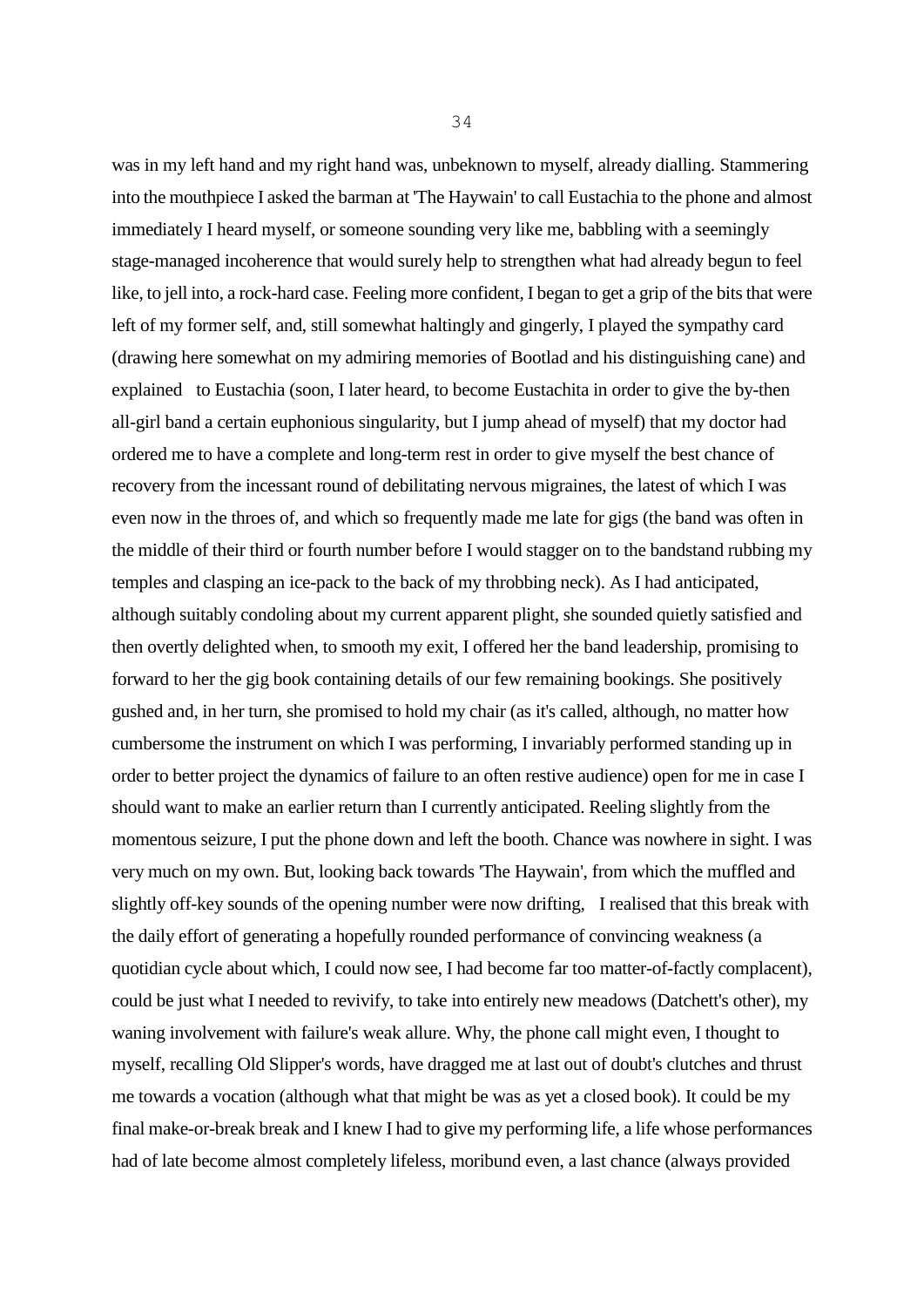chance would go this one step further with me down what had already begun to appear as my newly chosen, though my role in the choice was strictly marginal, path) but this time elsewhere, on a different site. My head spinning with confused thoughts, provoked doubtless by the several who, not quite realising the sea change I was undergoing, still had designs on me, I staggered back to the apartment. It was empty but spick and span. It was obvious to me now that the children could fend more than adequately for themselves, more adequately indeed than I had done for them (I constantly and pathetically used to excuse myself to them by saying that my mindbody was elsewhere, on other things - they were very tolerant). I left a brief but heartfelt note on the table assuring them that I would be in touch very soon and giving them open access to my bank account containing what was left of the dwindling, ever dwindling, family legacy and gig fees which I knew inchoately somewhere deep down in my slackening surface I could manage without. They were all, in any case, economically active (although not necessarily at work) in divers indescribable ways. Ramming a few mementoes and what I hazarded might be utilities into my trusty tubular-framed Bergen, the eponymous *monsterbeskytet*, I closed the door behind me and headed for the hills. Long before they came into full view I had turned, or perhaps, rather, was suck-urged, to the left after remembering and pondering briefly some doubtless paternally inspired advice Bootlad had given me not long before in which he had suggested that, in spite of the agency's market provocations, my near-musical careering might be nearing the plateau of its lowly peak and that I should perhaps consider cutting my losses-to-come now while failure and I were still on friendly terms. "I have always found it best not to get too intimate with failure. Over-exposure will undoubtedly lead to you being overwhelmed by an ineffable irremediable sadness in the years of your decline, should you last that long," he had said to me. And he had pointed out that while the agency was willing to hustle for engagements on my and my fellow travellers' behalf just as long as his considerable but well-deserved rake-off could be maintained, he could see the moment coming in the not too distant future when the agency might no longer be able to sustain its commitment to me and the girls (although, he added, he foresaw a definite and bright future for Eustachia should she choose to 'go it alone' - a very striking young woman he had called her without elaborating on his conception of the strike). He had noted, he said, that I seemed to be forever scribbling things down into a notebook and that my eyes, on such occasions, took on a glazed look, as if annealed by some inner-heated phantasm that sealed me off from my immediate surroundings. He suggested that, if I felt that I had had enough of marking time on the middle rungs of musical failure, perhaps I might consider a lateral move and try my hand at